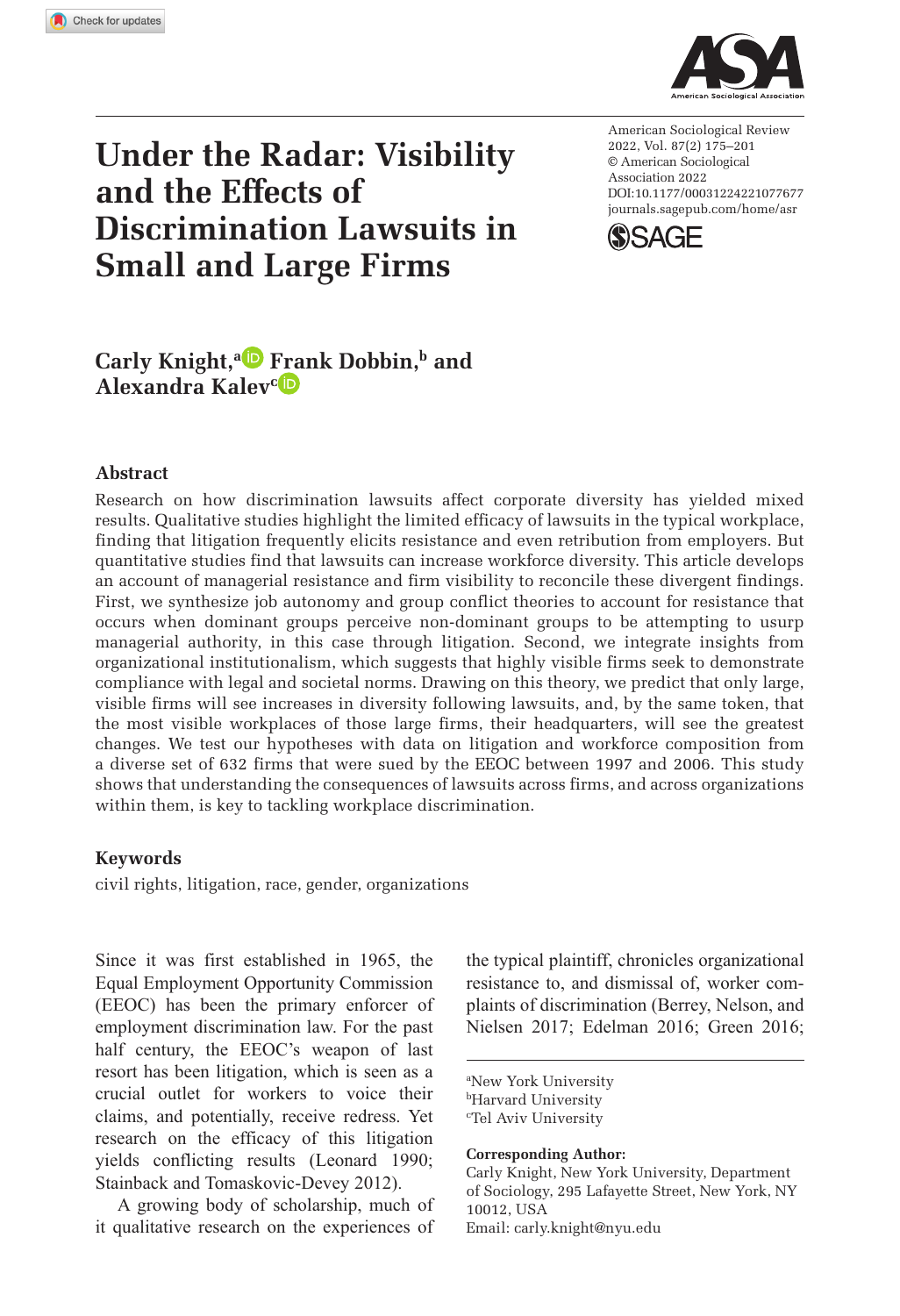Roscigno 2007). In the wake of lawsuits, managers seldom perceive complaints as indicative of systemic workplace discrimination, instead interpreting them as resulting from a particular "problem" employee. Ultimately, these accounts present a pessimistic outlook on the capacity of lawsuits to bring about the kind of systematic organizational changes necessary to increase diversity and equality of opportunity (Berrey et al. 2017; Green 2016).

At the same time, recent organizational studies—mostly quantitative analyses of high-profile cases against large firms—paint a very different picture of the potential for litigation to bring about change. These studies generally find that lawsuit filings and resolutions generate *positive* effects on workforce diversity, effects that can extend beyond the target employer to others in the industry (Hirsh and Cha 2016, 2018; Kalev and Dobbin 2006; Skaggs 2008, 2009). The focus in this research on large firms and major cases corresponds with the EEOC's own legal strategy of targeting highly visible companies, where legal action is thought to serve as an example that influences the broader corporate community.

How can we reconcile the finding that, in the average workplace, organizations resist the sort of changes that will increase equality of opportunity with the finding that lawsuits often lead to increases in workforce diversity among large employers? In this article, we develop a theory of organizational resistance and visibility to explain this discrepancy. First, we discuss how resistance to civil rights litigation—and to subsequent organizational change—is anticipated by both group conflict and reactance theories (Blalock 1967; Brehm and Brehm 1981) and law and society scholarship (Berrey et al. 2017; Edelman 2016; Green 2016). Second, we draw on institutional arguments suggesting that large, visible employers are most likely to take the steps to signal their commitment to equality of opportunity (Dobbin, Kim, and Kalev 2011; Edelman, Uggen, and Erlanger 1999; Hirsh and Cha 2018). Taken together, we argue, these two insights can explain where and when lawsuits will promote organizational diversity. In particular, we suggest that in smaller firms, lawsuit losses will tend to incite organizational resistance to change and, as a result, fail to increase diversity even potentially leading to retaliation against members of protected groups. In contrast, we expect that in the most visible workplaces in the largest firms in the United States and particularly in their headquarters—members of protected groups will gain in demographic share following litigation.

To test these hypotheses, we use a national sample of 632 firms that were sued by the EEOC for discrimination between 1997 and 2007. Our analysis focuses on cases in which the EEOC was successful in obtaining some relief for plaintiffs, whether through settlements, consent decrees, or court judgments. These firms are much larger, on average, than the typical U.S. firm, but our sample contains more small and medium-sized firms than samples used in most previous quantitative studies (Hirsh and Cha 2018; Kalev and Dobbin 2006). We use panel-data models with fixed effects to estimate how successful lawsuits affect the share of White, Hispanic, Black, and Asian American men and women among managers and among professionals, two of the more visible and high-status occupational groups within a firm.

We find evidence that Americans indeed work in two very different worlds when it comes to the efficacy of workplace discrimination litigation (Cobb and Stevens 2017; Tomaskovic-Devey et al. 2020). Whereas women and people of color employed by the largest firms—and in particular those employed at their headquarters—are likely to see gains in managerial and professional jobs after their employers lose a case, their peers in smaller firms seldom see positive changes, and sometimes even suffer from retaliation. These findings help reconcile conflicting results from previous studies and contribute to our theoretical understanding of the differential effect of the law based on organizational characteristics (McDonnell and King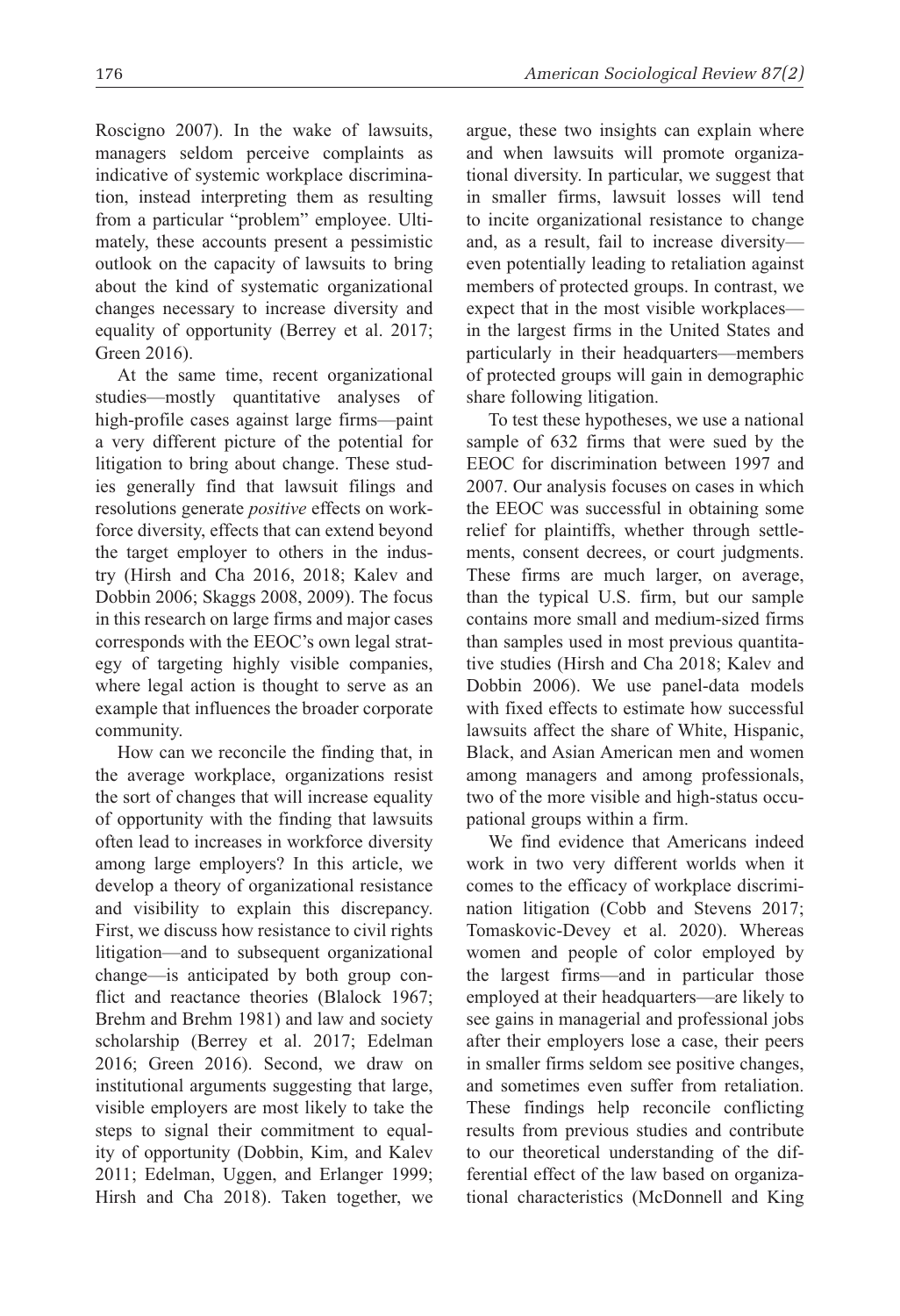2018). Given that 99 percent of U.S. firms have fewer than 1,000 employees—and more than half of the U.S. corporate workforce is employed by such firms (U.S. BLS 2020) understanding how lawsuit outcomes vary by firm and establishment visibility is indispensable to tackling workplace discrimination.

# **Resistance to Change and the Value of Organizational Visiblity**

A growing body of research on the effect of discrimination lawsuits in workplaces demonstrates that organizations often mount intense resistance to plaintiff complaints. This resistance is not only against the complainant's lawsuit (McLaughlin, Uggen, and Blackstone 2017; Nielsen and Beim 2004; Roscigno 2007), but also against the notion that the lawsuit is indicative of systemic problems within the firm that require increasing diversity and equality of opportunity (Berrey et al. 2017).

### *Managerial Resistance to Organizational Change*

Managerial resistance to lawsuits can be explained, in part, by research on job autonomy and group conflict. First, research on job autonomy within organizations consistently demonstrates that employees oppose managerial efforts to control their behavior, resisting or outright sabotaging management's goals (e.g., Gouldner 1954; Hodson 1991, 1996). Similarly, self-determination theorists argue that individuals tend to resist outside efforts to change their behavior—a form of *reactance* in which individuals perceive external controls as threats to their autonomy and are motivated to subvert or undermine such threats (Brehm and Brehm 1981). Importantly, managers in firms facing a discrimination lawsuit, and in particular those who *lose* a lawsuit, may experience reactance when they perceive the lawsuit as just such an outside effort to control their behavior.

Whereas job autonomy theorists discuss resistance to outside efforts to change behavior in general, group conflict theories suggest resistance will be particularly strong when change is initiated by non-dominant groups. Specifically, group conflict theorists discuss the resistance that results when dominant groups perceive non-dominant groups as attempting to usurp their power in the workplace (Blalock 1967; Livingston, Rosette, and Washington 2012; Ridgeway and Kricheli-Katz 2013). Losing a lawsuit initiated by a woman or by a person of color may evoke strong resistance precisely because it combines reactance with group threat—that is, a subordinate group successfully using the legal system in an attempt to change the workplace (Kawakami, Dovidio, and van Kamp 2007; Silvia 2005).

Indeed, research on discrimination lawsuits consistently finds evidence that employers perceive lawsuits to be external controls that threaten their managerial prerogatives. For instance, interviews conducted by Berrey and colleagues (2017) reveal that managers perceive lawsuits as threats to their autonomy. In one case, a defense attorney described her clients as resisting any effort to change their practices: "The client's goals were to continue doing business in the way that they wanted to do business, and their goals were definitely achieved" (Berrey et al. 2017:158). Likewise, interviews show that even when managers state a commitment to fixing problems, they wish to do so at their own discretion, rather than under a court order: "Our philosophy is if we're wrong, we fix it. . . . And we fix those things, but we don't settle [lawsuits] very often and we don't lose" (Berrey et al. 2017:100). For these managers, losing a case means losing control.

By painting plaintiffs as isolated troublemakers, managers resist the message that plaintiffs hope to send: that the firm has systemic management problems requiring redress. As one corporate counsel recounted, cases are interpreted by employers as "meritless," and defendants are generally "confident that such [discriminatory behavior] is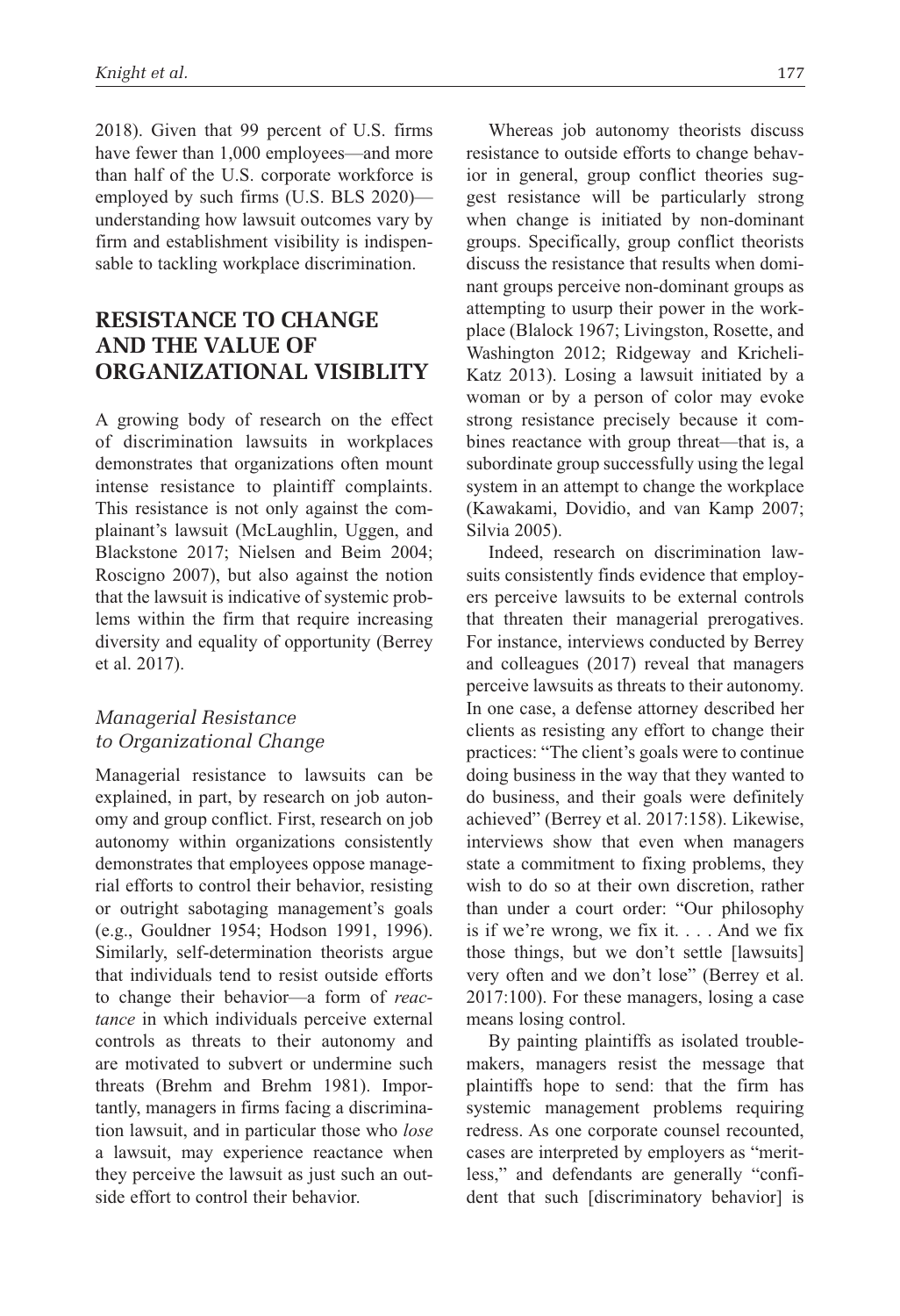rare" (Berrey et al. 2017:189). Although some employers "acknowledged that there may have been a management failure, more often they blame the plaintiff or the plaintiff's lawyer" (Berrey et al. 2017:105). For instance, in a complaint analyzed by Roscigno (2007:84), a plaintiff's therapist testified that when the plaintiff complained of repeated sexual touching by a fellow worker, her HR counselor concluded the plaintiff "was part of the problem." Managerial "dismissal" of "almost every real . . . claim of discrimination" (Berrey et al 2017:189) results in resistance to organizational change, which undermines the opportunity for antidiscrimination litigation to increase workforce diversity.

In certain cases, organizational resistance to change can turn into retaliation against the plaintiff. As Berrey and colleagues (2017:108) report, workers who sue for discrimination are seen as opponents of management the minute they contact a lawyer. Executives and their attorneys often depict plaintiffs as "greedy," "crazy," or "mentallyill"—"problem employees" who are "unworthy, misinformed, or malicious adversaries" (Berrey et al. 2017:169). Indeed, James and Wooten (2006) find that executives sometimes make public threats against plaintiffs and those who assist them. In a random sample of 2,000 employment discrimination cases litigated between 1988 and 2003, Berrey and colleagues (2017:57) find that retaliation is one of the top two concerns among plaintiffs, regardless of their race, sex, age, disability status, or national origin. Similarly, Byron (2010) shows that across more than 11,000 employment discrimination cases brought in Ohio, discharge is common, including retaliatory firing for filing a charge of discrimination. The EEOC's own data show that nearly 60 percent of the 67,448 charges it received in 2020 included an allegation of retaliation for the initial complaint. It is not uncommon for employers to fight plaintiffs by retaliating against them, which can lead to decreases in workforce diversity due to the departure of plaintiffs and, potentially, those who sympathize with and assist them.

This research illustrates managerial resistance to taking the complaints of litigants seriously. By deriding, vilifying, dismissing, and, in some cases, even retaliating against plaintiffs, managers avoid acknowledging there is an organizational problem. Thus, the qualitative research on discrimination litigation supports the predictions of job-autonomy, reactance, and group-threat theories: lawsuits, and the change plaintiffs seek, will be met in organizations with resistance rather than reform.

# *Lawsuits and the Mitigating Force of Visibility*

Whereas qualitative research documents managerial resistance to antidiscrimination litigation, many quantitative analyses of antidiscrimination lawsuits show *positive* effects of litigation for women and members of ethnic and racial underrepresented groups (e.g., Hirsh and Cha 2018; Skaggs 2008, 2009). Although many of the practices firms adopt in response to EEO regulations are merely ceremonial (Edelman 2016; Kalev, Dobbin, and Kelly 2006), research shows that lawsuits can lead to actual increases in workforce diversity. For one thing, lawsuits serve as the clearest signal a firm has actually broken the law (McDonnell and King 2018). In addition, employers see lawsuits as incurring significant, and predictable, financial and reputational costs (Edelman 1992; Helland 2006; Kalev and Dobbin 2006; Karpoff 2012), creating an "organizational crisis" (Wooten and James 2004:24) that results in a "big, huge bill" (Berrey et al. 2017:211). Consequently, lawsuits are likely to increase executive sensitivity to future legal risk (Edelman 1992:1550).

We argue that we should expect substantial variation in executives' reactions to lawsuits, depending on the size of the firm. Research consistently finds that large, visible organizations are most likely to respond to new regulations with compliance measures. Large firms are more likely than smaller firms to install civil rights grievance procedures (Edelman 1990:1427; Edelman et al. 1999:450), hiring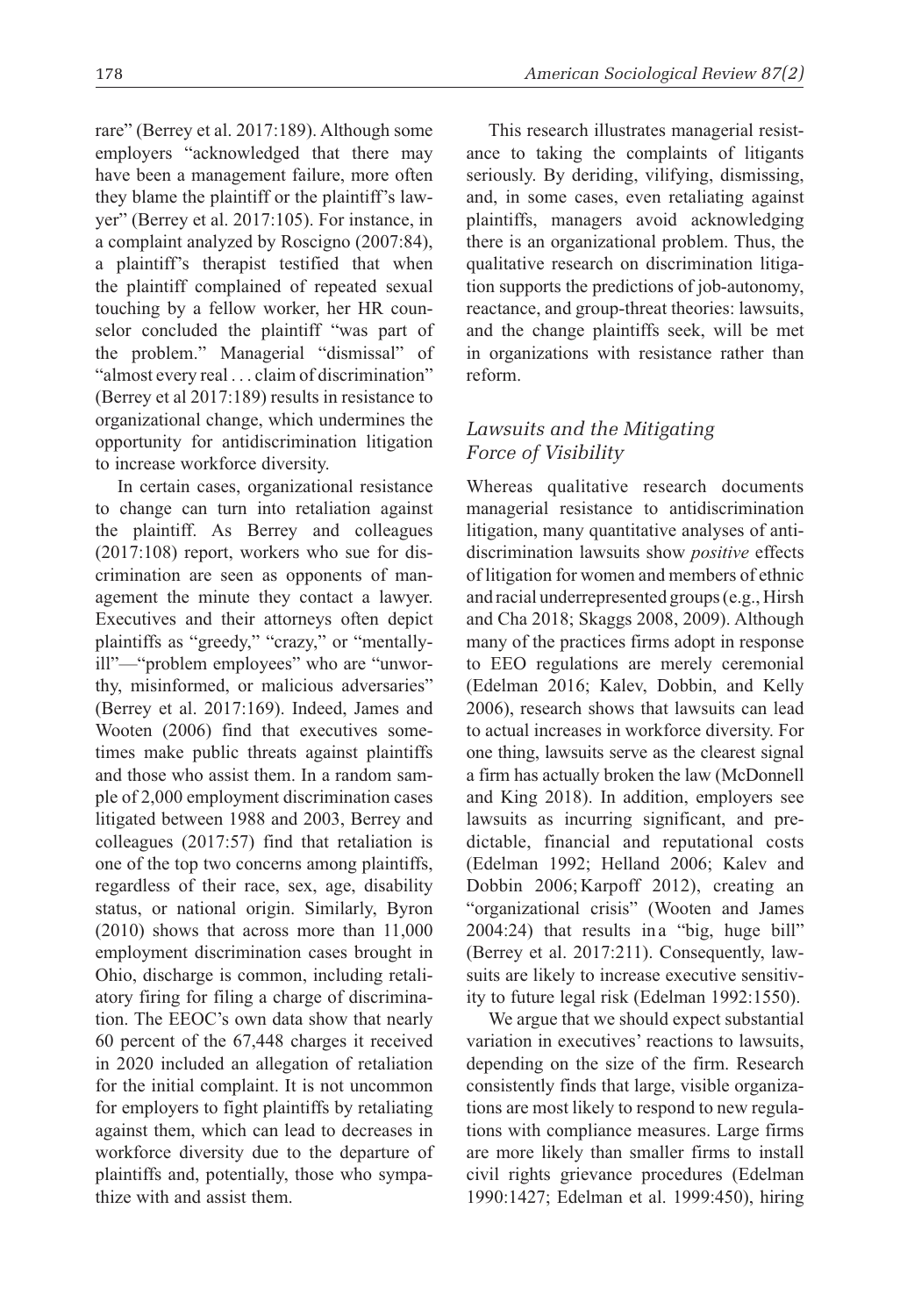and promotion rules (Dobbin et al. 1993), diversity training and taskforces (Dobbin et al. 2011:398), sexual harassment procedures and training (Dobbin and Kelly 2007), and equal opportunity officers (Dobbin and Sutton 1998).

Studies show that larger firms' greater sensitivity to the legal environment stems from their greater visibility to both civil rights regulators and third parties—including investors, social movement groups, and the media (Edelman 1992; Hirsh and Cha 2018; King and McDonnell 2012). First, the sensitivity of large firms to external scrutiny is not unique to civil rights legislation and has been found across a variety of regulatory arenas—including economic regulations and health and safety regulations (Bradford 2004; Brock and Evans 1986; Pierce 1998). In the case of antidiscrimination law, specific, size-based regulatory requirements render large firms more visible to regulators, and more likely to pay high costs for violations, than smaller firms.<sup>1</sup> For example, the EEOC explicitly focuses its regulatory resources on large firms so as to affect the largest number of workers both workers at the firms targeted by lawsuits and those at other firms that take target firms as models (Anderson 1996; Blumrosen 1993; Graham 1990). Only firms with at least 100 employees are required to complete the EEOC's annual labor-force composition census, and those with fewer than 20 employees are exempt from most federal antidiscrimination requirements altogether (EEOC 2020a). When it comes to lawsuit damage awards, the Civil Rights Act of 1991 caps punitive damages at different amounts for different firmsize thresholds (EEOC 1991). And because pay-outs tend to be proportional to firm size, potential plaintiffs often have an easier time securing legal counsel for suits against large firms.<sup>2</sup>

Second, in addition to facing greater regulatory scrutiny, large firms may be more exposed to attention from investors (Carroll and McCombs 2003; Hirsh and Cha 2018). For example, Hirsh and Cha (2016) find that in a sample of 107 large, publicly traded companies, share price dipped in response to discrimination lawsuits, indicating investor concern about long-term reputational damage. Heightened investor attention to lawsuits against large firms has been found in other realms as well. For instance, research on SEC lawsuits against large and small firms finds that investors and the financial press are more likely to ignore lawsuits against small firms (Elfakhani and Zaher 1998; Karim, Pinsker, and Robin 2013). Thus, in the wake of a lawsuit, executives in large firms may be more worried about demonstrating compliance to mitigate reputational damage.

Finally, large firms get more attention from the media and social movement groups. Large firms, particularly those with good reputations, are most likely to receive media attention for transgressions (Fombrun and Shanley 1990; McDonnell and King 2018). Press coverage can, in turn, draw attention from social movement activists, who tend to focus on big firms even when their transgressions are small (Bartley and Child 2014; King and McDonnell 2012). As King (2011:511) notes, "companies that are highly salient because of their size and reputational ranking, ironically, face the greatest risk of attracting movement attention." For example, the social movement group Just Capital targets only the 300 biggest firms in the United States, advocating disclosure of workforce gender, race, and ethnic data (George et al. 2020). Large firms may also be more susceptible to internal pressure for equity from employees, as Cobb and Stevens (2017) detail in explaining lesser wage inequality in larger firms. By contrast, smaller firms are much less likely to be in the public spotlight, and thus "the worst offenders can often escape the notice of activists' protests if they are not highly visible" (Jackson et al. 2014:204). Taken together, this research suggests large firms will be more likely than small firms to respond to discrimination litigation by working to expand opportunities for women and workers of color.

We examine how firms respond to losing discrimination lawsuits by looking at changes in the demographic makeup of their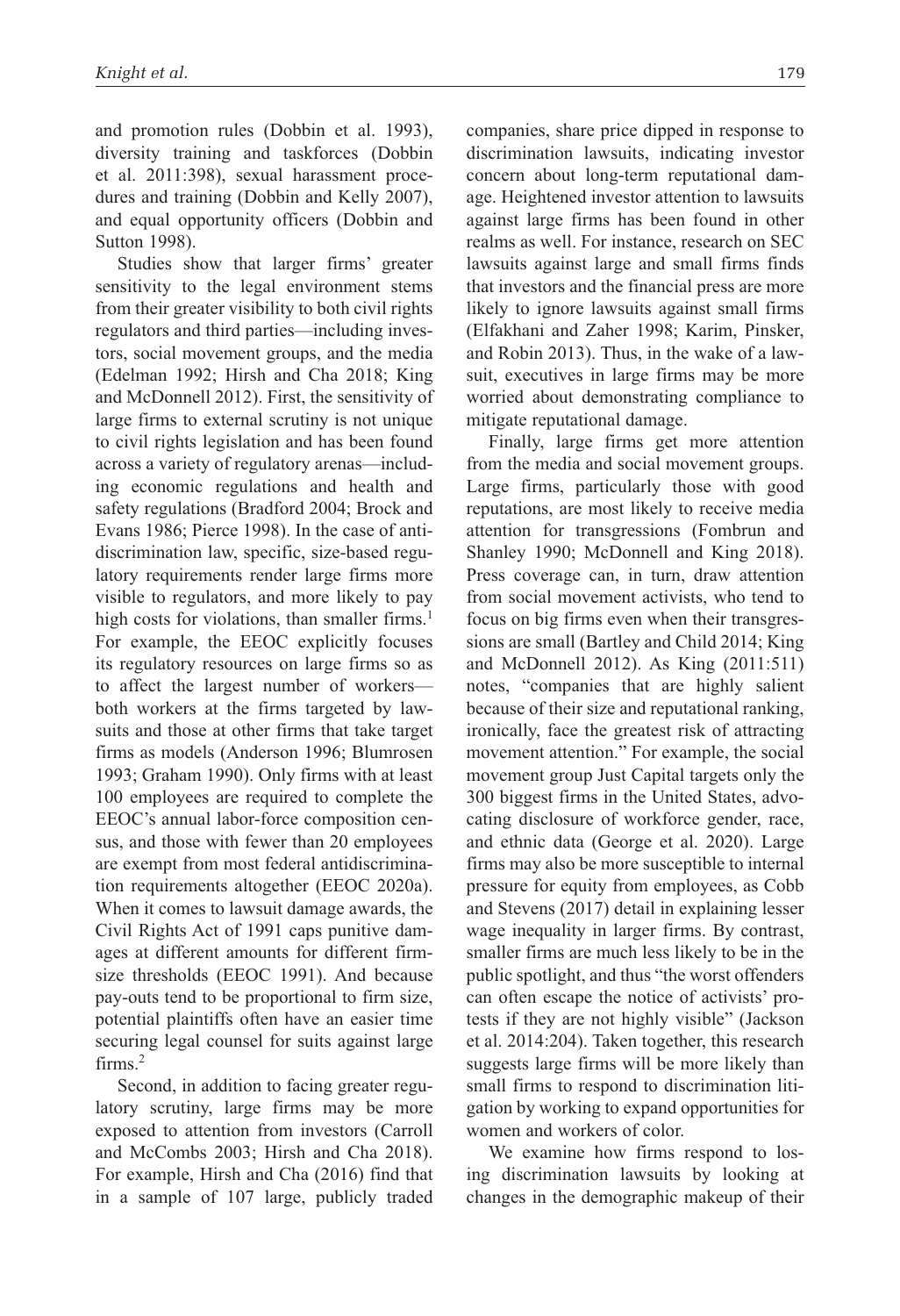managerial and professional jobs. We focus on managers and professionals for several reasons. First, not only do these jobs tend to receive the most scrutiny from stakeholders and regulators generally, but after a lawsuit, the EEOC, court-appointed settlement overseers, and employers themselves typically focus on managers and professionals (Hegewisch, Deitch, and Murphy 2011; Herman et al. 2006; Williamson et al. 2002). Second, theories of organizational resistance suggest lawsuits will elicit the greatest reaction against women and people of color who challenge White men's dominance, which is more salient in high-status jobs. Finally, increased diversity in professional and managerial jobs is particularly important for diversity efforts more broadly. As prior research notes, women and non-White individuals in positions of power advocate on behalf of others, generating knock-on effects throughout their firms (Castilla 2011; Cohen and Huffman 2007).

Taken together, research on managerial resistance and on organizational visibility suggest firm size will moderate lawsuit effects:

*Hypothesis 1:* The effects of lawsuit losses on the share of women and people of color in management and professional jobs will depend on firm size; these groups will see gains in share in large firms but not in small firms.

Nevertheless, within large firms, we do not expect a uniform response. The same effect of visibility at play between firms may also be at a play *within* firms, particularly within large, sprawling organizations where enacting uniform policies presents a managerial challenge (Chandler 1977; Wezel and Ruef 2017). In particular, we expect to see different patterns in headquarters and non-headquarters establishments.

A number of factors render headquarters more visible than other establishments. First, headquarters house the most senior and most visible managers and professionals including all corporate officers from the Chief Executive Officer to the Chief Diversity Officer. External pressures, such as lawsuit losses, may cause firms to want to symbolize compliance by making visible changes in these more visible positions (Edelman 2016). Mun and Jung (2018), for example, show that pressures from foreign investors lead to increases in gender diversity in Japanese firms' top managerial echelons, most visible to investors, but not in the lower ranks.

Second, headquarters are the most visible establishments *within the firm itself*. New diversity policies and plans to implement those policies originate in headquarters. By contrast, satellite establishments are not only less likely than headquarters to carry out new company-wide personnel policies (Grant et al. 2010; Grant, Trautner, and Jones 2004; Osterman 1995) and pursue the firm's core values (Gupta and Briscoe 2020), they are also less likely to have knowledge of the content, and even existence, of new policies. For instance, some headquarters do not promulgate new company-wide HR policies to satellites; others devote little attention to explaining them (Tsui 1990). Indeed, establishment managers frequently refer organizational survey interviewers to headquarters because they do not know enough about corporate policies that apply in their own establishments (Tomaskovic-Devey, Leiter, and Thompson 1994). In summary, within large firms we expect post-lawsuit organizational efforts to increase diversity to be more effective within headquarters than in satellite establishments.

*Hypothesis 2:* Lawsuit losses will lead to larger increases in the share of women and people of color in management and professional jobs in headquarters than in satellite establishments.

# **Data and Methods**

To estimate changes in the gender, race, and ethnic make-up of managerial and professional employees following discrimination lawsuits, we combine a dataset on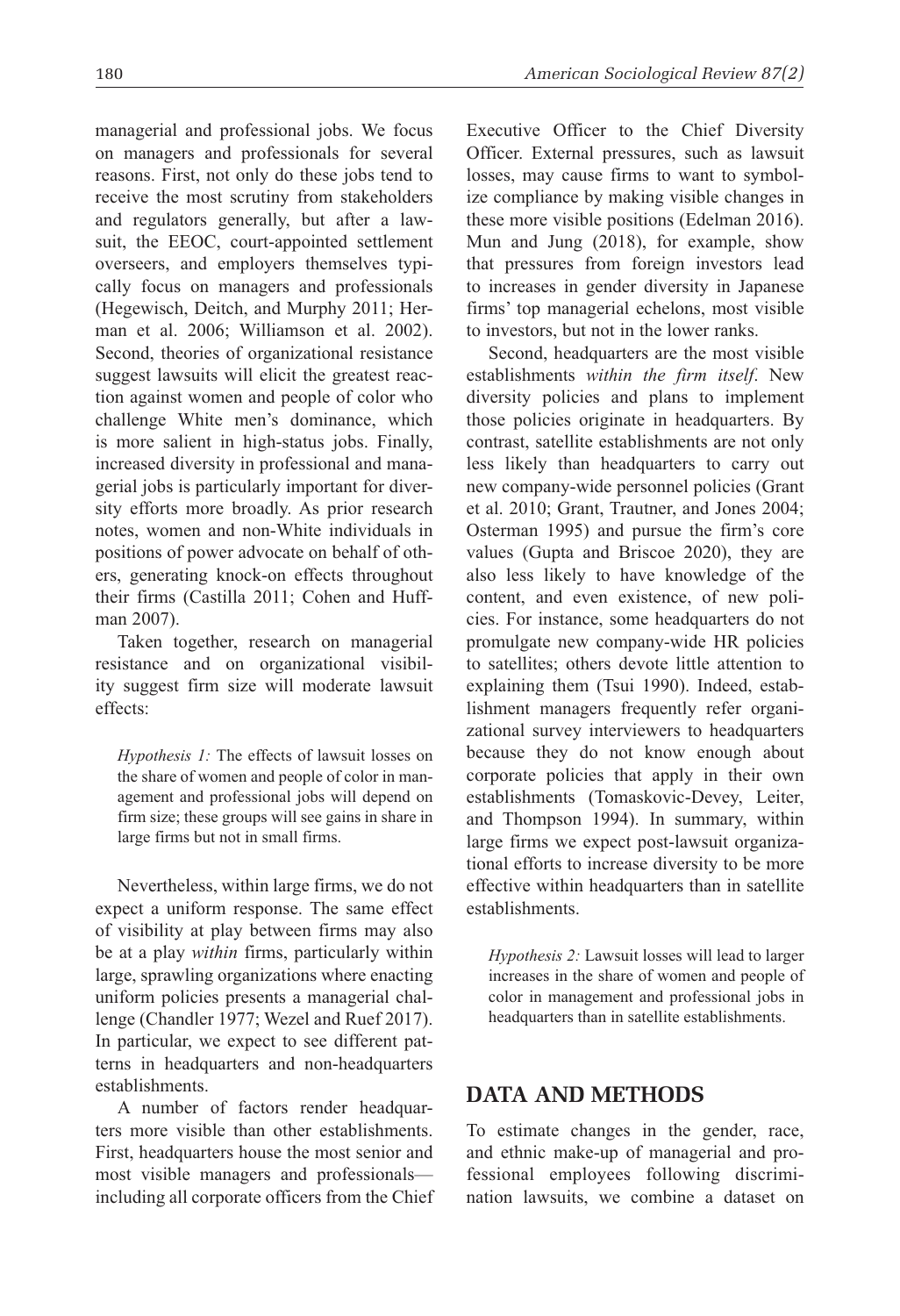discrimination lawsuits with annual data on firms' workforce composition.

### *Litigation Data*

Generally, if an employee desires to bring a charge against her employer, she must first file a complaint with the EEOC. Based on the merits of the case, the EEOC may attempt conciliation. If that fails, the EEOC may provide the employee with a right-to-sue letter, initiate a suit, or join a suit brought by the employee and a private attorney. Importantly, the EEOC only files or joins cases it judges to have merit and views as potentially having broad effects (Schlanger and Kim 2014). Few charges eventuate in lawsuits—on the order of .2 percent (EEOC 2018).

The EEOC Litigation Database provides detailed information, collected by Pauline Kim, Margo Schlanger, and Andrew Martin, on 2,316 federal court cases initiated by the Equal Employment Opportunity Commission between October 1, 1997, and September 30, 2006 (Kim, Schlanger, and Martin 2013). The database contains the full universe of EEOC lawsuits that were intended to benefit more than one employee  $(n = 1,406)$  and a random sample of the remaining EEOC cases  $(n = 910)$ . It includes detailed information on case characteristics and litigation events coded from case documents—including dockets, consent decrees, and other files. For our purposes, what is particularly relevant is that the database contains more small and medium-sized defendants than have typically been analyzed in studies of antidiscrimination lawsuits.

The EEOC Litigation Database is largely composed of cases in which plaintiffs obtained relief of some kind (about 85 percent of cases).<sup>3</sup> We therefore focus only on the subsample of cases that resolved in favor of the plaintiff, which we define in either of the following two ways. First, a case can resolve in favor of the plaintiff when there is a settlement; that is, when the defendant agreed to provide some relief to the plaintiff. A settlement can be agreed on by the parties out of

court or can be reached in court, in the form of a consent decree, where the court may maintain supervision over the implementation of the decree. Second, a case can resolve in favor of the plaintiff with a court judgment.

In our sample, consent decrees make up the majority (about 80 percent) of defendant losses. Another 16 percent of losses were settled out of court, and 3 percent were resolved in a court judgment against the defendant. Results are generally robust to analyzing the two most common types of losses separately (settlement and consent decree) (for details on outcome types, see Part A of the online supplement).

### *EEOC Workforce Composition Data*

To analyze the effects of EEOC-initiated antidiscrimination lawsuits on workforce diversity, we merge the EEOC Litigation Database with data on defendant firms' workforce composition from the EEOC's EEO-1 database. Since 1966, the EEOC has required all employers with more than 100 employees, and government contractors with more than 50 employees, to file annual EEO-1 reports detailing the number of employees by sex, race, and ethnicity across nine broad occupational groupings. As discussed earlier, we focus on managerial and professional occupations. By the EEOC's definition, managerial occupations include officials, executives, and middle managers—everything above firstline supervisor. Professional occupations usually require a bachelor's degree and relevant experience, and sometimes require certification (EEOC 2020b).

We matched the two datasets using a fuzzy merge of firm names and headquarter addresses. We compared firm names from the EEOC Litigation Database to those from the EEO-1 database using a Levenshtein distance score. We took all perfect name and address matches and had research assistants manually verify matches among companies that had a combined Levenshtein distance score greater than .9. Possible reasons for failure to find matches include change in ownership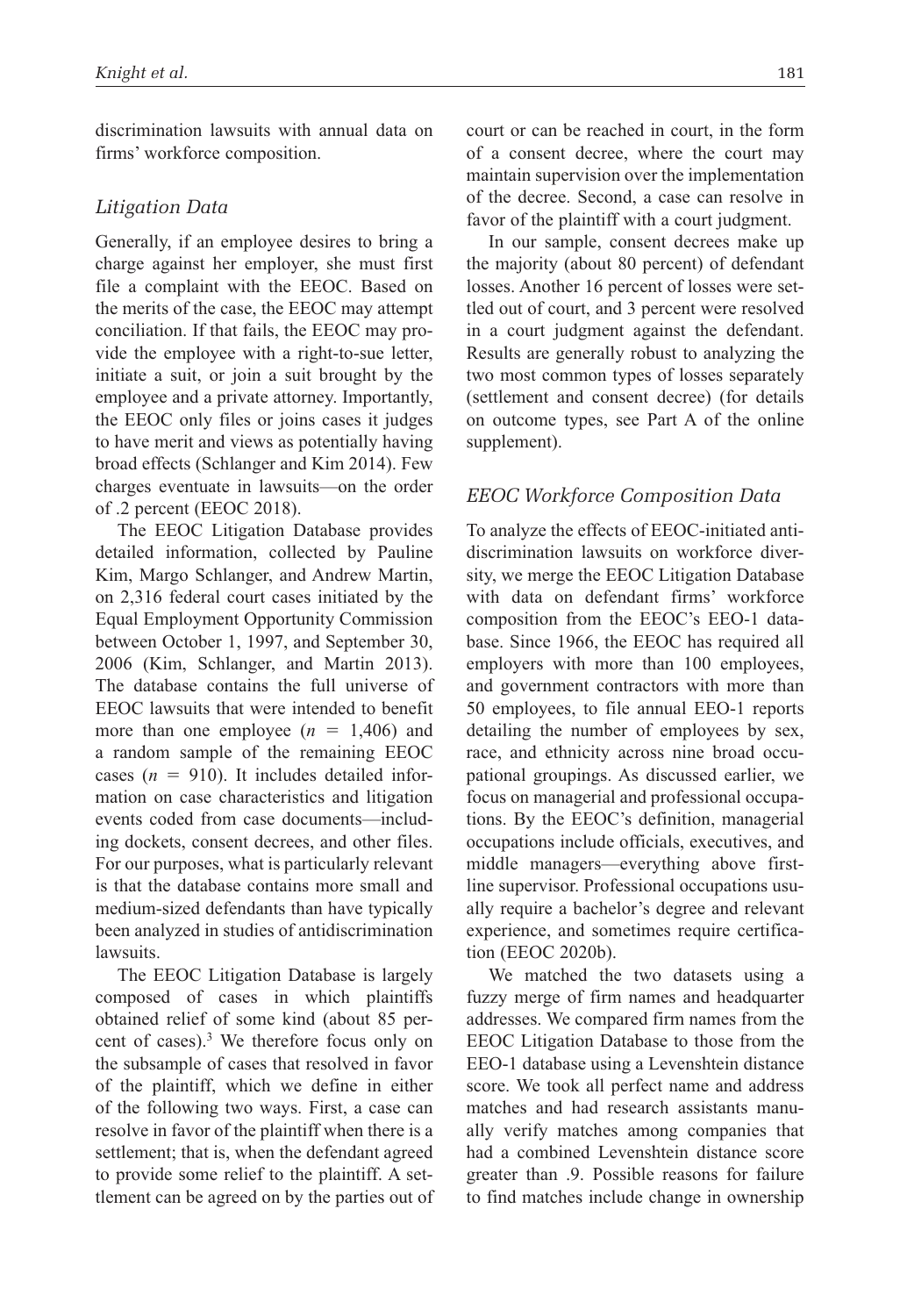and reduction in workforce sufficient to put a firm below the size threshold for reporting workforce composition to the EEOC.

After matching firms' workforce reports to their lawsuits, we matched the establishment workforce reports associated with these firms, based on a common identifier. Cases are litigated at the firm level, but to account for establishment-level changes over time, and to identify effects in headquarters and satellite establishments as predicted in Hypothesis 2, we perform the analyses at the establishment level.4 To create a baseline for each establishment, and maximize post-lawsuit observations, we follow establishments from 1987 to 2012 where data are available. Results were substantively similar when we truncated data at three or five years after the lawsuit was resolved (for results, see Part B of the online supplement). We limited the dataset to cases with data for at least one year before the case began or one year after the case was resolved. We model only the first lawsuit observed in the period for each firm, and we control for subsequent cases. Across the 632 firms in our data, 16 percent experienced more than one case in the period we observed.

In the main analyses presented here, we drop outliers. Over the 25-year observation period, a number of firms in our sample underwent major structural changes of the sort that can rapidly alter demographic makeup. For instance, when a firm in which 35 percent of managers are women acquires a competitor twice its size, in which 10 percent of managers are women, gender composition changes overnight. To ensure our results are not skewed by extreme values, we drop two types of outliers. First, we drop firms that experienced unusual size volatility over the panel—those with coefficients of variation larger than one. Second, we drop firms with highly unusual changes in group share over time—firms that had very large increases or very large losses in log odds of representation for a given group. For both management and professional models, we drop firms in the bottom .5 percentile of losses and firms in the top .5 percentile of gains; we exclude firms

that experienced these outlier gains or losses for *any* demographic group.<sup>5</sup> Importantly, our results are robust to different cutoffs for excluding outliers, as well as to not excluding outliers at all; results from alternative outlier definitions are in Part D of the online supplement.

The final dataset used in the main analysis spans the years 1987 to 2012. For our analysis on managers, this includes 632 firms, 87,051 establishments, and 824,906 establishment-years. Because fewer firms and establishments employ professionals, models predicting changes in professional ranks are estimated on 594 firms, 56,746 establishments, and 489,242 establishment-years.

# *Demographics, Lawsuits, and Visibility*

To estimate changes in the demographic makeup of the managerial and professional ranks, we model the log odds of White, Hispanic, Black, and Asian American men and women among managers and among professionals. Because the percentage of some groups can be very small, estimating the log odds helps mitigate the influence of extreme values (Fox 1997:78).<sup>6</sup>

Our key independent variable is a binary measure of a lawsuit, indicating the year when a lawsuit begins and all following years. We analyze all cases that defendants lose, regardless of the basis of alleged discrimination (e.g., race, gender). Our robustness analyses (detailed further below) indicate that although there is some variation in results, our general pattern of results obtains irrespective of the type of discrimination being alleged (e.g., race or gender).

We expect visibility to moderate the effects of lawsuit losses, and we operationalize visibility in two ways. First, we predict that among the largest firms, losing a lawsuit will lead to increases in the share of women and non-White workers in management and professional jobs. To measure size, we use a time-invariant categorical indicator of a *firm's size quartile* based on the number of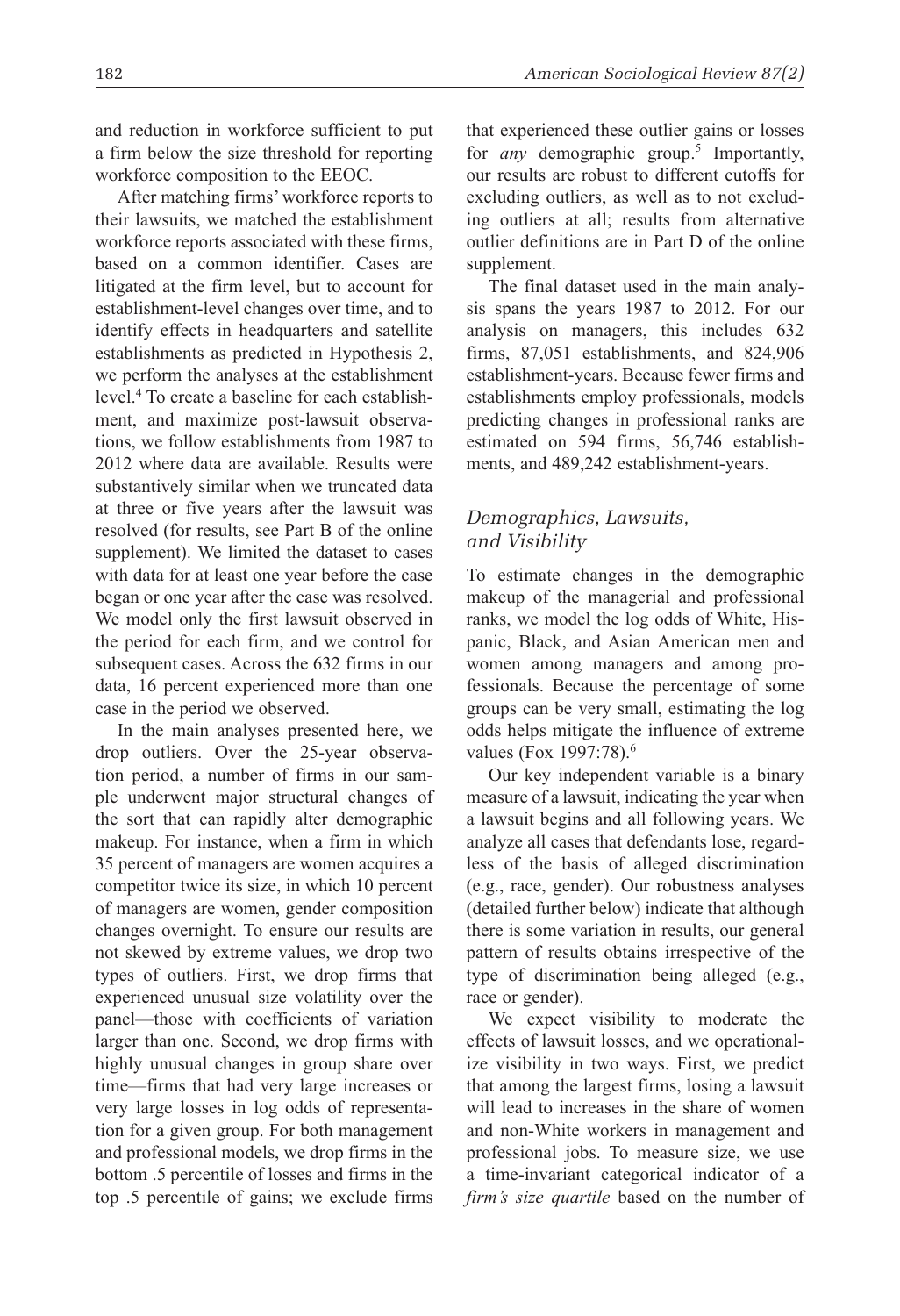L

| $\frac{1}{2}$   |       |       |         |         |
|-----------------|-------|-------|---------|---------|
|                 | Mean  | SD    | Minimum | Maximum |
| Size Quartile 1 | 338   | 177   | 65      | 706     |
| Size Quartile 2 | 1.797 | 808   | 712     | 3,459   |
| Size Quartile 3 | 8.976 | 4,213 | 3,583   | 17.711  |

**Table 1**. Firm-Size Quartiles

*Note: N* = 632 firms. Firm-size quartiles are assigned based on a firm's number of employees during the year the firm's case began.

Size Quartile 4 68,917 77,174 18,439 742,860

employees in the firm in the year the lawsuit began. Our results remain robust when we use a continuous measure of size. Second, we predict the positive effects of losing a lawsuit on workforce diversity will be most pronounced in *headquarters*, the most visible and closely tracked business unit, as compared to other establishments. We code an establishment as either a headquarters or satellite establishment using information reported on the EEO-1 form.

Table 1 presents the distribution of the number of employees in each firm-size quartile, based on a firm's size when a case began. The quartile of smallest firms range from 65 to 706 employees, the second quartile from 712 to 3,459 employees, the third quartile from 3,583 to 17,711 employees, and the largest quartile of firms have 18,439 to 742,860 employees.

Table 2 presents the percent of each of the eight demographic groups we examine in managerial jobs and in professional jobs, for all firms and by quartile of firm size. Note that the sample size of firms is slightly different across quartiles due to dropping outliers. As noted, the general pattern of results is not sensitive to the way we measure size, or to whether we drop outliers.

### *Controls*

We include control variables for a number of time-variant firm and establishment features associated with managerial and professional workforce composition.

Firms that have *federal contracts* are required to create annual affirmative action plans for preventing discrimination (Anderson 1996; Graham 1990), and these have been shown to affect diversity (Kalev et al. 2006). We therefore include a binary indicator of whether a firm holds a government contract.

To control for structural changes in a firm, we add a binary variable each time there is a major change in the size of a firm's managerial or professional ranks over the course of the panel, which may be an outcome of mergers, acquisitions, or other structural changes. These *firm change* indicators are coded 1 after a firm's managerial or professional ranks experience a year-over-year percentage change of over 100 percent. Around 18 percent of firms experience at least one such event. In addition, we control for the *number of establishments* in a firm each year, logged.

At the establishment level, growth in the *managerial ranks* or *professional ranks* may provide an opportunity for new hires. In the management models, we include a measure of the percent of workers who are managers; in the professional models, we include a measure of the percent of workers who are professionals (Baron, Mittman, and Newman 1991; Konrad and Linnehan 1995; Leonard 1990). Workforce diversity is also shaped by external and internal labor pools (Cohen, Broschak, and Haveman 1998). To control for each gender-by-racial/ethnic group's *external labor pool*, we measure the percentage of workers from that group in the national industry workforce (using two-digit SIC codes) and in the state workforce. These measures are calculated using the entire EEO-1 datafile for each year. We include the state-level unemployment rate from the Bureau of Labor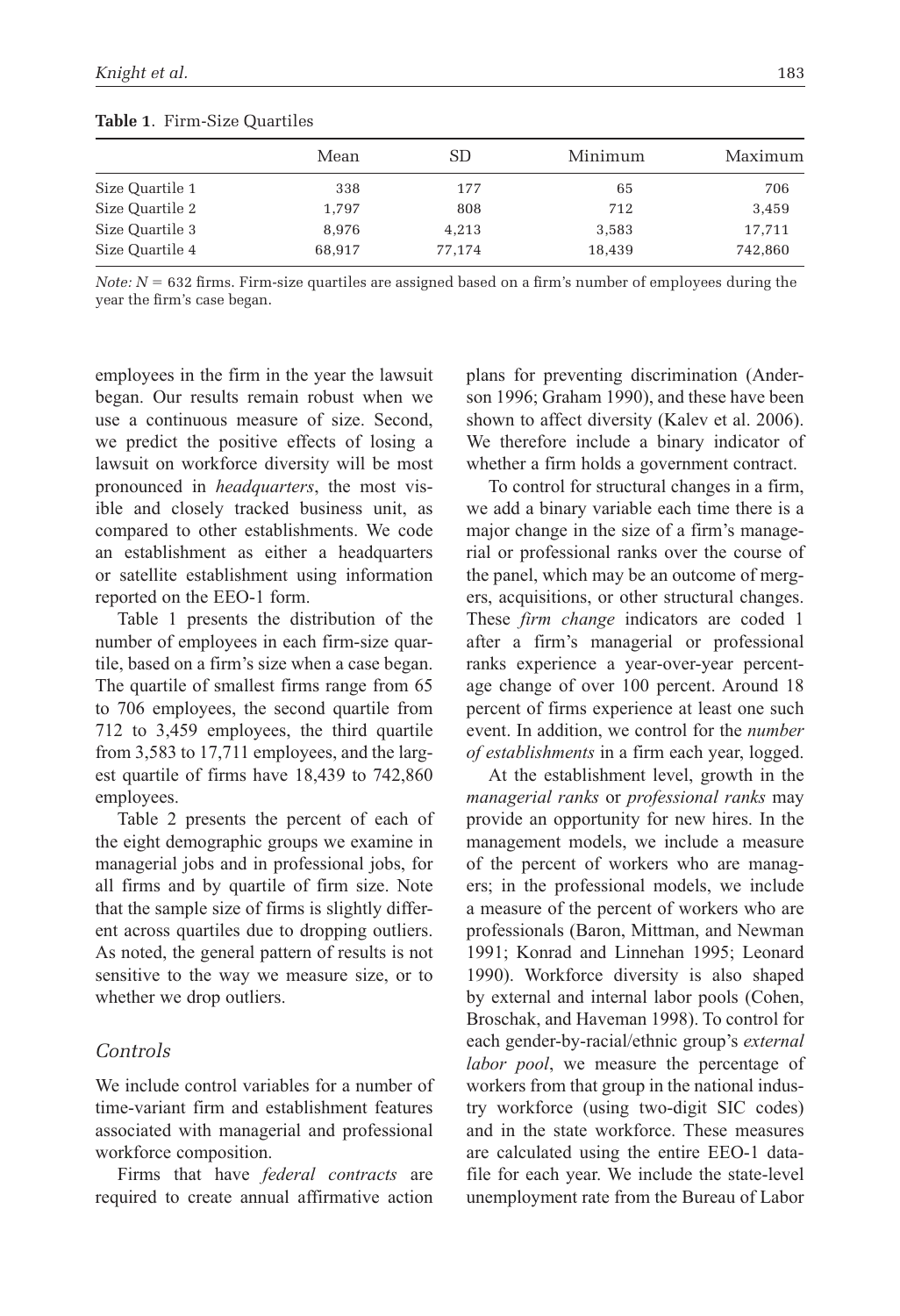|                           | Overall | Quartile 1 | Ouartile 2    | Quartile 3 | Quartile 4 |  |
|---------------------------|---------|------------|---------------|------------|------------|--|
|                           |         |            | Management    |            |            |  |
| White men                 | 53.8    | 66.1       | 60.8          | 63.9       | 52.3       |  |
| Hispanic men              | 4.5     | 3.7        | 3.9           | 4.9        | 4.5        |  |
| Black men                 | 4.7     | 2.4        | 3.6           | 4.8        | 4.7        |  |
| Asian men                 | 1.4     | 1.1        | 1.7           | 1.3        | 1.4        |  |
| White women               | 28.3    | 22.5       | 23.0          | 19.9       | 29.5       |  |
| Hispanic women            | 2.3     | 1.3        | 1.9           | 1.6        | 2.4        |  |
| Black women               | 3.5     | 1.6        | 3.2           | 2.2        | 3.6        |  |
| Asian women               | .8      | .5         | 1.1           | .7         | .8         |  |
| $N$ (Firms)               | 632     | 133        | 154           | 173        | 172        |  |
| $N$ (Establishments)      | 87,051  | 349        | 2,189         | 10,694     | 73,819     |  |
| N (Establishment-years)   | 824,906 | 3,903      | 19,134        | 88,133     | 713,736    |  |
|                           |         |            | Professionals |            |            |  |
| White men                 | 44.2    | 54.7       | 52.9          | 50.7       | 43.0       |  |
| Hispanic men              | 2.3     | 2.2        | 2.5           | 2.9        | 2.2        |  |
| Black men                 | 2.8     | 2.1        | 2.7           | 3.0        | 2.8        |  |
| Asian men                 | 3.0     | 2.3        | 2.6           | 2.4        | 3.0        |  |
| White women               | 36.9    | 31.2       | 31.7          | 32.2       | 37.8       |  |
| Hispanic women            | 2.2     | 2.0        | 1.6           | 2.2        | 2.2        |  |
| Black women               | 4.0     | 3.1        | 3.4           | 3.8        | 4.1        |  |
| Asian women               | 3.9     | 1.8        | 1.9           | 2.3        | 4.2        |  |
| $N$ (Firms)               | 594     | 113        | 141           | 167        | 173        |  |
| $N$ (Establishments)      | 56,746  | 252        | 1,432         | 7,291      | 47,771     |  |
| $N$ (Establishment-years) | 489,242 | 2,707      | 12,294        | 58,396     | 415,845    |  |

**Table 2**. Percent of Demographic Group in Management and Professional Jobs, by Size Quartile, for Establishment-Years

*Note:* Descriptive statistics refer to the sample after dropping outliers, therefore size quartiles differ in the number of firms. Not all firms in our sample employ professionals, so the sample sizes for these analyses are smaller.

Statistics, as labor queues during periods of high unemployment tend to favor White men (Reskin and Roos 1990). To control for the demographic composition of the *internal labor market*, in the management models we measure the focal group's representation in non-management positions. For professionals, we include a measure of the focal group's representation in management, to capture variation in the composition of the internal labor market of highly educated workers.

We control for *firm growth* and *establishment growth* using continuous, time-varying measures of the total employees in a firm (logged) and the total number of employees in an establishment (logged), respectively. By using both a time-invariant measure of firm size when the lawsuit began (firm-size

quartiles) and time-variant measures of firm and establishment growth, we can estimate the moderating effect of a firm's size at the time of the lawsuit, while controlling for changes in firm and establishment size.

Finally, we include a binary variable that accounts for *subsequent lawsuits*, coded 1 to indicate years that a firm experiences any case after the focal lawsuit—the first observed in the data. Table 3 presents descriptive statistics for these controls.

### *Methods*

Our analysis proceeds in three main steps. First, we establish a descriptive pattern wherein post-lawsuit gains in diversity vary by firm size using simple, bivariate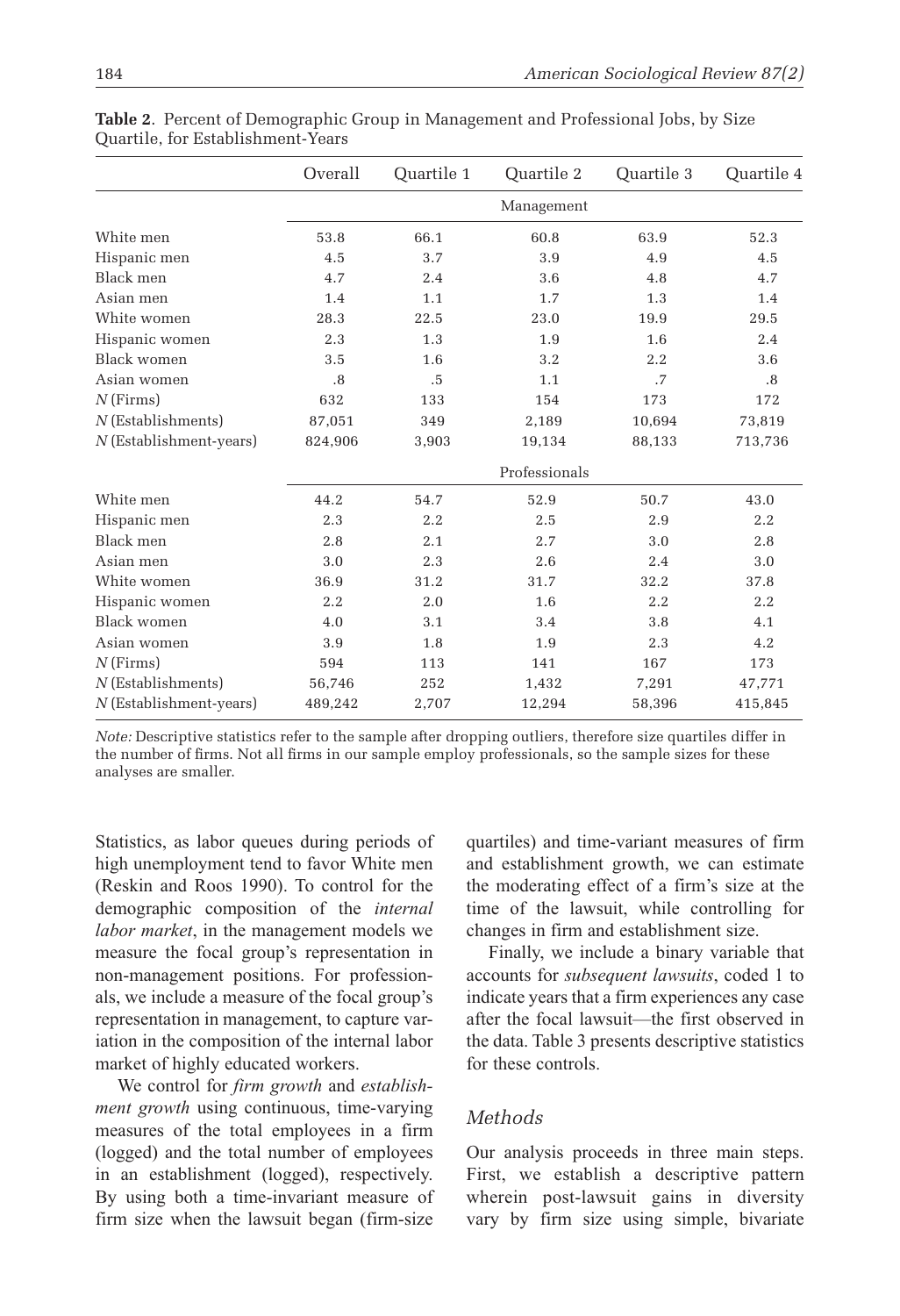|  | Table 3. Descriptive Statistics for Control Variables |  |  |  |
|--|-------------------------------------------------------|--|--|--|
|--|-------------------------------------------------------|--|--|--|

|                                       | Mean | <b>SD</b> | Min.         | Max.   |
|---------------------------------------|------|-----------|--------------|--------|
| Establishment size                    | 240  | 607       | $\mathbf{1}$ | 72,750 |
| Number of establishments <sup>a</sup> | 116  | 383       | $\mathbf{1}$ | 8,491  |
| Federal contractor                    | .60  | .49       | $\Omega$     | 1      |
| Percent managerial jobs               | 9.3  | 8.1       | $\Omega$     | 100    |
| Percent professional jobs             | 6.7  | 15.2      | $\Omega$     | 100    |
| State unemployment rate               | 6.0  | 2.0       | 2.3          | 13.8   |
| Subsequent case indicator             | .25  | .43       | $\mathbf{0}$ | 1      |
| Percent focal group in industry       |      |           |              |        |
| White men                             | 34.5 | 12.6      | 12.7         | 89.2   |
| Hispanic men                          | 6.5  | 4.4       | $\cdot$ 1    | 49.4   |
| Black men                             | 6.5  | 2.4       | $\cdot$ .2   | 30.7   |
| Asian men                             | 1.8  | 1.1       | $\cdot$ 1    | 11.1   |
| White women                           | 35.3 | 11.8      | 4.4          | 61.9   |
| Hispanic women                        | 5.1  | 2.6       | $\cdot$ 1    | 26.7   |
| Black women                           | 7.6  | 2.9       | $\cdot$ .2   | 25.7   |
| Asian women                           | 1.8  | 1.0       | $\mathbf{0}$ | 7.1    |
| Percent focal group in state          |      |           |              |        |
| White men                             | 37.8 | 6.9       | 22.8         | 61.0   |
| Hispanic men                          | 6.4  | 5.4       | $\cdot$ 1    | 20.8   |
| Black men                             | 6.2  | 3.7       | $\cdot$ 1    | 20.4   |
| Asian men                             | 2.2  | 2.1       | $\cdot$ 1    | 8.4    |
| White women                           | 32.5 | 7.0       | 18.8         | 56.1   |
| Hispanic women                        | 4.8  | 4.3       | $\cdot$ 1    | 21.9   |
| <b>Black women</b>                    | 7.3  | 4.5       | $\cdot$ 1    | 23.3   |
| Asian women                           | 2.0  | 2.0       | $\cdot$ 1    | 8.0    |

*Note: N* = 824,906.

a Number of establishments in a firm is reported at the firm level. All other controls are reported at the establishment level.

correlations between firm size and changes in a group's share. Here, we measure change in a group's share as the difference between the average log odds of a group in an occupation (e.g., Black women in management) before and after a case.

Second, we move to our panel models with fixed effects. Descriptive results do not account for changes within firms and within establishments or for general demographic trends over time. We use a set of panel models to estimate the change in the log odds of each demographic group in management or professional jobs following a lawsuit. All models are based on OLS estimates, with robust standard errors clustered at the firm level, and all models include establishment and year fixed effects. Establishment fixed effects account for variance from unobserved characteristics that are constant over time, helping ensure that changes in workforce composition after a lawsuit reflect withinestablishment changes (Morgan and Winship 2007). Year fixed effects account for unobserved environmental shifts that affect all establishments alike. All models include the control variables discussed earlier. We lag the lawsuit variable and the control variables by one year to allow time for organizational processes to materialize.

Our first set of models estimates baseline changes in group share following lawsuits, across all establishments, irrespective of the size of the firms in which they are embedded. To examine whether lawsuit effects vary by firm size, we then split the sample into four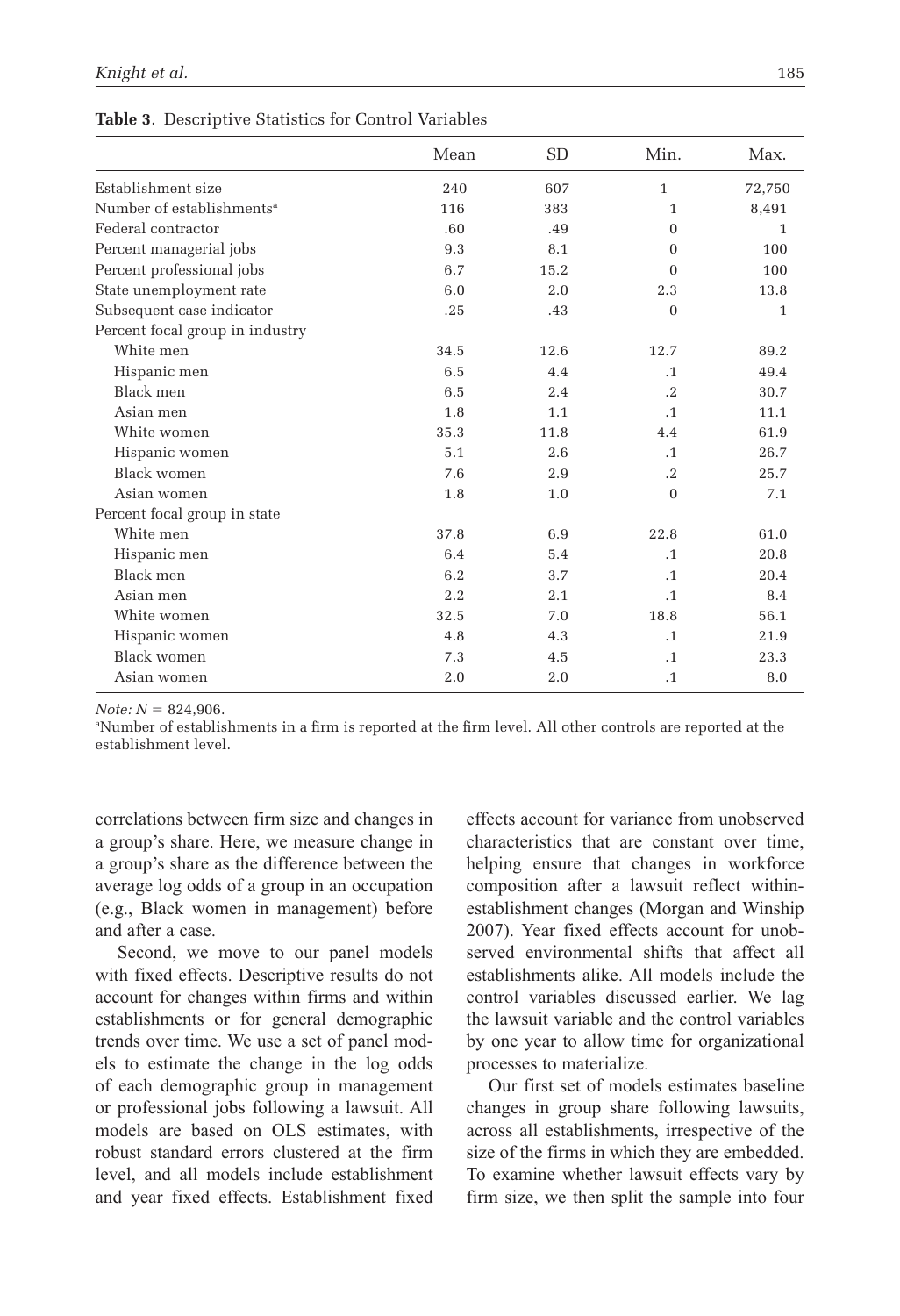subsamples, each representing a size quartile. Our results are robust to using a pooled sample with interactions between lawsuit and size quartile (see Figure E1 in the online supplement). To examine whether the effects of lawsuits vary by establishment type, we add an interaction between lawsuit and headquarters status in each size quartile subsample. This interaction provides a test of whether the estimated effect of the time-variant variable (lawsuit) differs across categories of the time-invariant variable (headquarter status) (Giesselmann and Schmidt-Catran 2020).7

Finally, we conclude with additional subsample analyses to examine the robustness of our results to two possible sources of effect heterogeneity. The first concerns heterogeneity by case type. Our main analysis examines all lawsuit losses, irrespective of whether the suit was filed for discrimination by race, ethnicity, gender, religion, age, or disability. Yet, effects may differ across groups depending on the type of discrimination being alleged (e.g., sex discrimination cases may only affect women). In the Robustness Tests section, we examine sex and race discrimination cases separately to determine whether they have heterogenous effects. The second possible source of effect heterogeneity concerns variation in the particulars of settlements. Results of the robustness analyses show that although settlement features do indeed matter for some establishment types, the general pattern of lawsuit effects is robust across settlement features.

# **Findings**

We first examine descriptively whether there is a relationship between a firm's size and change in its demographic composition following a lawsuit. Figure 1 presents bivariate correlations between a firm's size (logged) and the change in the share of women and managers of color following lawsuit losses. For ease of interpretation, we label the *x*-axis using the number of employees in the firm, corresponding to the log values.

Here, we see a positive correlation between a firm's size and the change in the managerial representation of Hispanic men and women, Black women, and Asian American men and women. For Black men, there is a much weaker positive correlation, and for White men a slight negative correlation; there is no correlation for White women.

Figure 2 presents these bivariate correlations for professionals. As with managers, we see strong positive correlations between a firm's size and post-lawsuit increases in the representation of professionals of color. As with managers, for White women and men there is little evidence that post-lawsuit changes in the composition of professionals vary by firm size.

Overall, these descriptive patterns indicate a positive relationship between a firm's size and change in its non-White representation in professional and managerial jobs after the onset of a lawsuit. However, they do not account for the myriad ways firms themselves and the establishments within them may also be changing, nor do they account for general trends in the labor force over time. To address this, we now shift to multivariate analyses using fixed-effects models.

# *Antidiscrimination Lawsuits and Firm Size*

Table 4 presents results for the baseline models, which estimate the average change in the share of each demographic group in management and professional jobs following a lawsuit. In line with results from previous quantitative analyses, we find a positive main effect of lawsuits on managerial diversity (top panel). By contrast, we see no significant results for diversity in the case of professionals (bottom panel).

In Hypothesis 1, we predicted that firm size would moderate the effect of lawsuit losses on the share of women and people of color in managerial and professional jobs. To test for effect heterogeneity by firm size, we split our sample into four subsamples based on firm-size quartile. Because quartiles are defined by *overall* firm size, the largest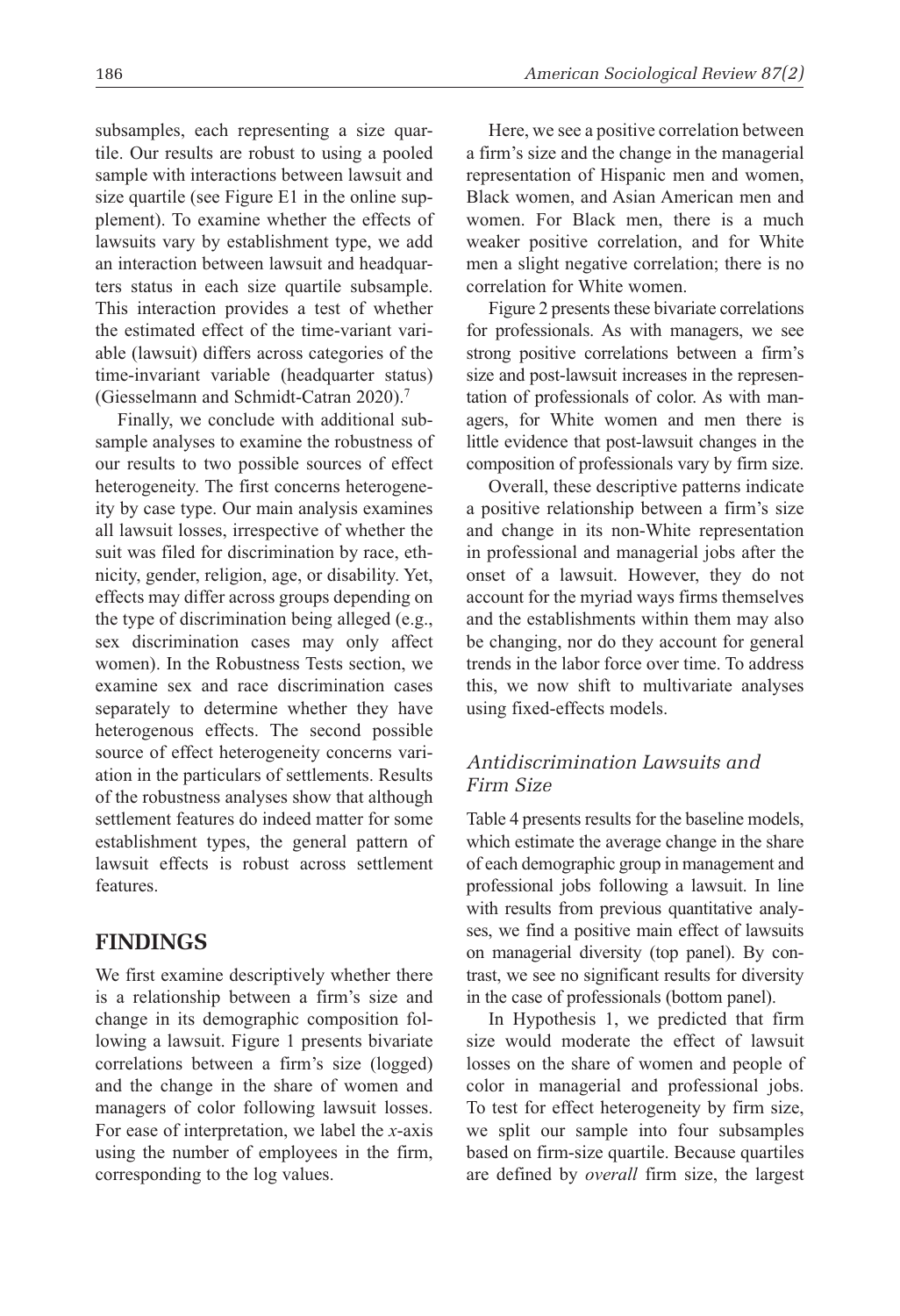

**Figure 1.** Bivariate Correlation between Firm Size and Change in Group Share in Management Following Lawsuit Losses

*Note:* Change is calculated as the difference in log odds before and after the case. Log odds is calculated as  $log(p/(1-p))$ , where *p* is the group proportion in management.



**Figure 2.** Bivariate Correlation between Firm Size and Change in Group Share in Professional Jobs Following a Lawsuit Loss

*Note:* Change is calculated as the difference in log odds before and after the case. Log odds is calculated as  $log(p/(1-p))$ , where *p* is the group proportion in professional jobs.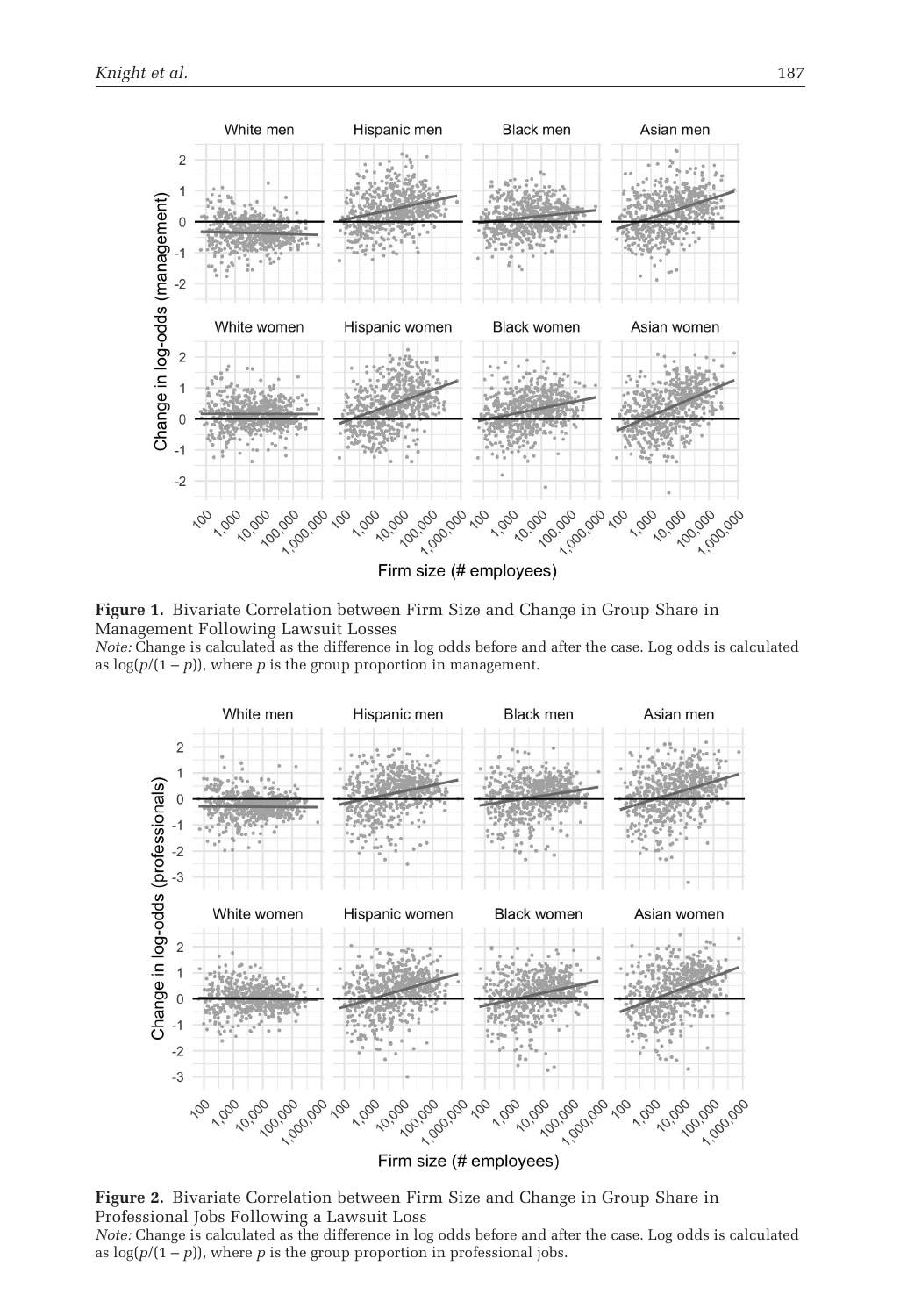|                | White<br>Women    | Hispanic<br>Women   | Black<br>Women      | Asian<br>Women      | White<br>Men      | Hispanic<br>Men    | <b>Black</b><br>Men | Asian<br>Men        |  |
|----------------|-------------------|---------------------|---------------------|---------------------|-------------------|--------------------|---------------------|---------------------|--|
|                |                   |                     |                     | Managers            |                   |                    |                     |                     |  |
|                | (1)               | (2)                 | (3)                 | (4)                 | (5)               | (6)                | (7)                 | (8)                 |  |
| Lawsuit Onset  | $-.014$<br>(.016) | $.074***$<br>(.021) | $.067***$<br>(.020) | $.090***$<br>(.026) | $.039*$<br>(.017) | $.078**$<br>(.025) | $.060**$<br>(.022)  | $.091***$<br>(.026) |  |
| Adj. R-squared | .71               | .81                 | .77                 | .83                 | .73               | .79                | .73                 | .79                 |  |
|                |                   |                     |                     | Professionals       |                   |                    |                     |                     |  |
|                | (9)               | (10)                | (11)                | (12)                | (13)              | (14)               | (15)                | (16)                |  |
| Lawsuit Onset  | $-.006$<br>(.026) | .014<br>(.037)      | $-.018$<br>(.034)   | $-.021$<br>(.036)   | .042<br>(.027)    | .019<br>(.037)     | $-.011$<br>(.036)   | $-.016$<br>(.037)   |  |
| Adj. R-squared | .70               | .85                 | .81                 | .83                 | .72               | .85                | .83                 | .82                 |  |

**Table 4**. Establishment-Level Estimates of Changes in Group Share in Management and Professional Jobs Following a Lawsuit from Fixed-Effect Models

*Note:* Results presented are coefficients with standard errors clustered by firm. All models control for firm size (logged), establishment size (logged), the number of establishments (logged), whether the firm is a government contractor, the percent of the establishment that holds managerial occupations (in management models) or the percent of the establishment that holds professional occupations (in professional models), state-level unemployment, the proportion of the focal group in non-management, the proportion of the focal group in the firm's industry, and the proportion of the focal group in the establishment's state. All models also include dummies for subsequent cases, major firm changes, and year fixed effects. Managerial models are based on 632 firms, 87,051 establishments, and 824,906 establishment-years. Professional models are based on 594 firms, 56,746 establishments, and 489,242 establishment-years.

\**p* < .05; \*\**p* < .01; \*\*\**p* < .001 (two-tailed tests).

firm-size quartile has a much larger number of establishments than does the smallest quartile, as larger firms have more establishments, on average. By splitting the sample in this way, we ensure that results for the average establishment are not driven by larger firms with more establishments.

Figure 3 presents point estimates and 95 percent confidence intervals for the post-lawsuit changes in the representation (log odds) of each demographic group in managerial or professional occupations across firm-size quartiles. Full model results are available in Parts F and G of the online supplement.

These results indicate that the effect of losing a lawsuit does vary by firm size. Examining the top panel (managers), in the smallest quartile of firms, only White men see an increase in management representation following a lawsuit. Coefficients for all other groups are negative, though they only reach

statistical significance ( $p < .05$ ) for Hispanic women, Black men, and Asian American women.

In the second and third quartiles, there is no evidence that lawsuit losses lead to significant changes in the representation of women or people of color in management. It is only in the largest quartile that significant changes appear. Here, all non-White groups see increases in their representation following a case. White men also see a small, marginally significant increase, whereas for White women the coefficient is negative but not statistically significant. For professionals, the results are similar to those in the baseline model presented in Table 4, with no evidence of consistent positive or negative effects for women or people of color.

To ensure the lack of results in smaller quartiles is not driven primarily by larger standard errors due to splitting the sample, we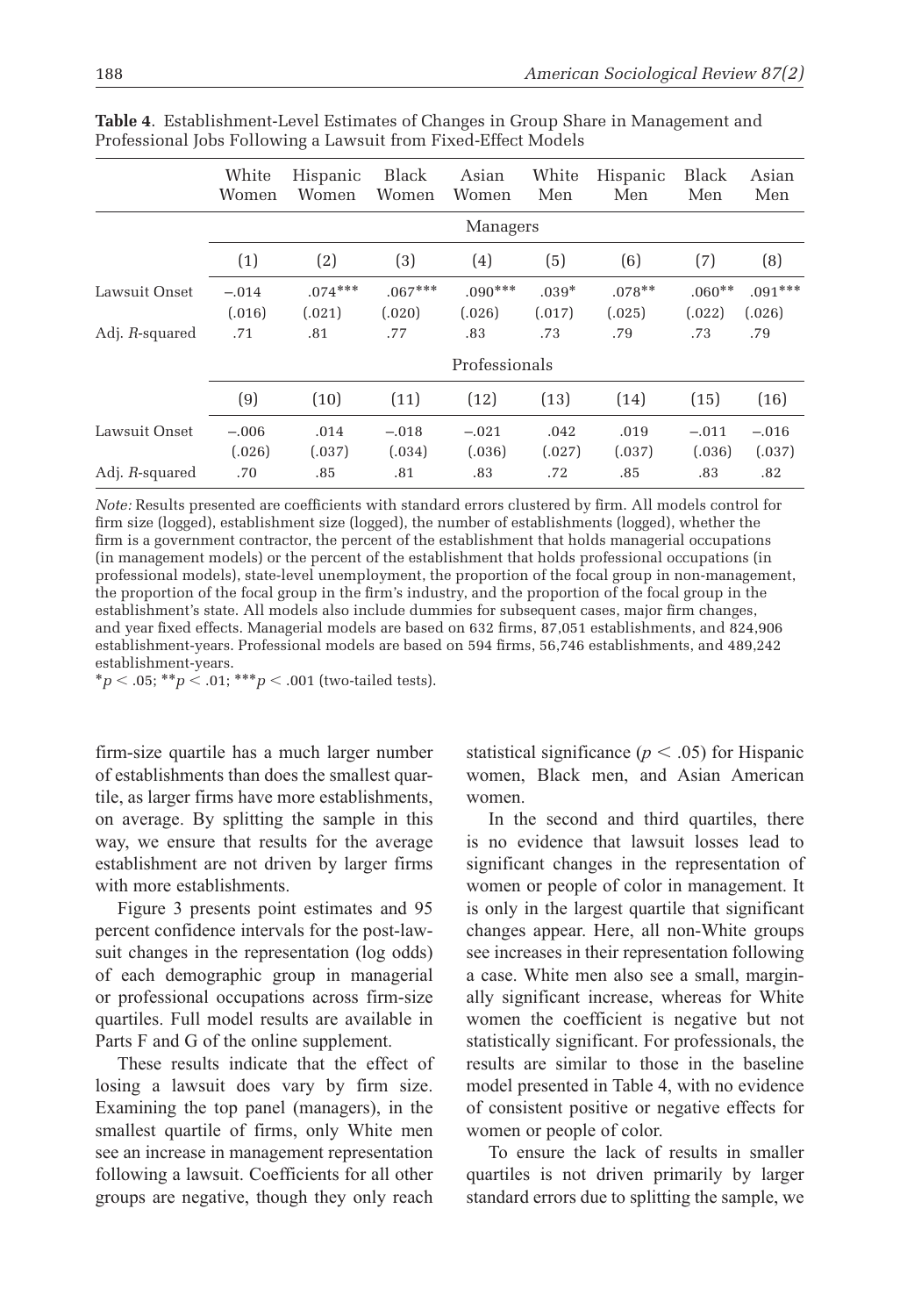

**Figure 3.** Estimated Change in Log Odds for Eight Groups in Management and Professional Jobs, Following a Lawsuit Loss, by Firm Size *Note:* Coefficients represent the average marginal change in log odds following lawsuits. Models are run on each firm-size quartile separately (the sample is split by quartile). All models include all control variables, establishment and year fixed effects, as well as robust standard errors clustered at the firm level. Bars indicate 95 percent confidence intervals; shaded points represent estimates significant at  $p < 0.05$  or better. Full model results are available in Parts F and G of the online supplement.

replicate our analysis using a pooled model with quartile interactions. These results largely reproduce the pattern seen here: null or negative effects for women and people of color in the smallest quartile, and consistent positive effects among managers only in the largest quartile (see Figure E1 in the online supplement).<sup>8</sup> Taken together, these results indicate that non-White groups experience significant positive results only in the managerial ranks of the largest quartile of firms.

# *Lawsuit Effects in Headquarters and Non-headquarters*

Next, we test Hypothesis 2, which focuses on heterogeneity across establishment types. Because headquarters are the most visible establishments, we expect to see greater diversity gains in headquarters than in nonheadquarters. To test this, we add to the models in Figure 3 a two-way interaction between lawsuit onset and a binary indicator for headquarters. To aid in interpretation, we present average marginal effects by establishment type, with all other controls set to their mean values. Results reflect the predicted change in group share among managers (Figure 4) and professionals (Figure 5) in each quartile by headquarters and satellite establishments. Full model results are reported in Parts H and I of the online supplement.

As predicted in Hypothesis 2, Figure 4 shows that among large firms, post-lawsuit increases in the share of non-White managers are significantly larger in headquarters than in non-headquarters. As in Figure 3, post-lawsuit changes vary across quartiles, with estimates largely increasing along with increases in quartile size. Beginning with the largest quartile of firms, in headquarters, all racial and ethnic minority groups—and White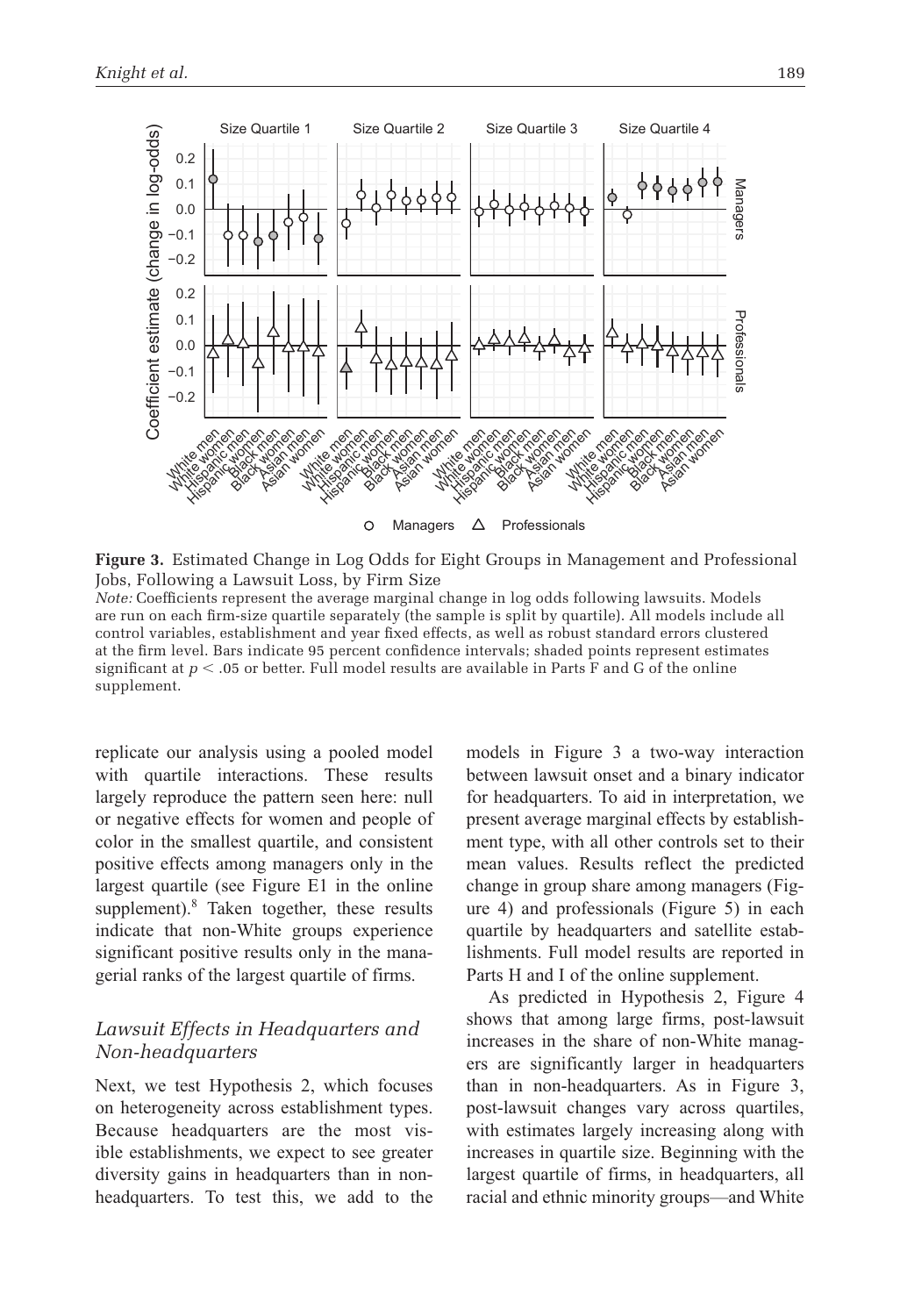

**Figure 4.** Estimated Change in Log Odds for Eight Demographic Groups in Management, Following a Lawsuit Loss, by Firm Size and Establishment Type *Note:* Coefficients represent the average marginal change in log odds following a lawsuit by establishment type. Models are run on each firm-size quartile separately (the sample is split by quartile).

All models include all control variables, establishment and year fixed effects, as well as standard errors clustered at the firm level. Bars indicate 95 percent confidence intervals; shaded points represent estimates significant at *p* < .05 or better. Full model results are available in Part H of the online supplement.

women—experience significant increases in demographic share following lawsuits. By contrast, in non-headquarters, all non-White groups see markedly smaller gains, White women see no gains, and White men see very small gains. Thus, the fourth-quartile increases in non-White groups following lawsuit losses seen in Figure 3 mostly reflect these groups' gains in headquarters.

Next, among the headquarters of thirdquartile firms, we see much weaker evidence of positive effects for non-White groups, with only Black women, Asian American men, and White women gaining in share following a case. Among second-quartile firms, there are fewer significant effects, with only White women increasing in share. Finally, in the smallest set of firms, we find some evidence of backsliding in headquarters, with Hispanic men, Hispanic women, Black men, and Asian American women all experiencing significant declines following a case.

Turning to professionals, we find a broadly similar pattern. Whereas our previous analysis showed no increase in diversity in professional jobs, the results in Figure 5 reveal effect heterogeneity across size quartiles and establishment type. Among headquarters of firms in the fourth quartile, we see increases for all men and women of color. In the third quartile, we see significant increases for Asian American men and women, Black women, and Hispanic women. By contrast, in the satellite establishments of third- and fourth-quartile firms, coefficients are nearzero or negative and non-significant.

Among smaller firms—those in the first and second quartiles—we see no evidence of gains and even some evidence of backsliding. There are no significant changes in the representation of non-White men and women in the headquarters of first- and second-quartile firms following cases. In satellite establishments, in second-quartile firms, coefficients for non-White groups are generally negative, although only statistically significant for Black women. Among first-quartile firms, we see no significant evidence of changes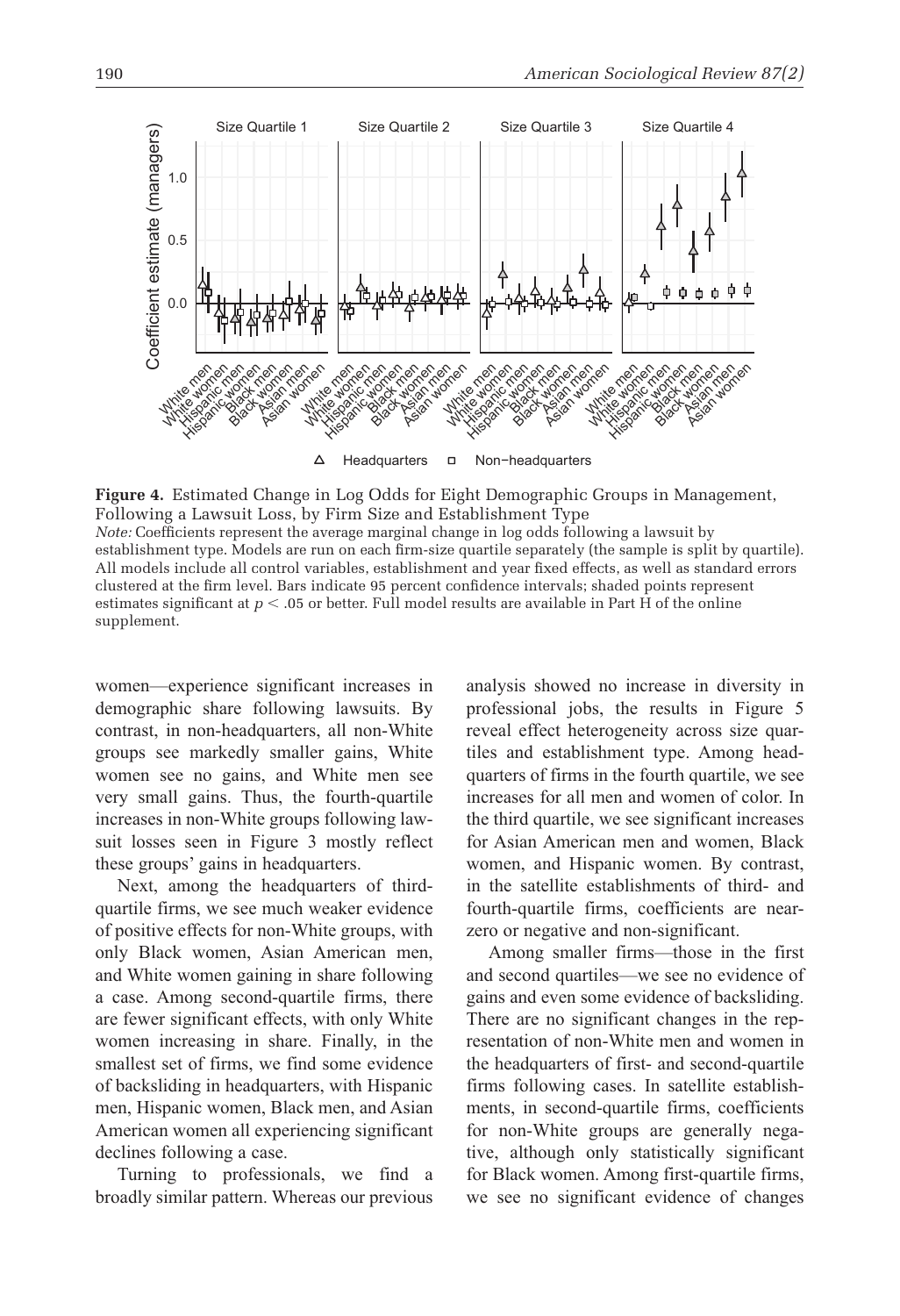

**Figure 5.** Estimated Change in Log Odds for Eight Demographic Groups in Professional Jobs, Following a Lawsuit Loss, by Firm Size and Establishment Type *Note:* Coefficients represent the average marginal change in log odds following a lawsuit by establishment type. Models are run on each firm-size quartile separately (the sample is split by quartile). All models include all control variables, establishment and year fixed effects, as well as standard errors clustered at the firm level. Bars indicate 95 percent confidence intervals; shaded points represent estimates significant at *p* < .05 or better. Full model results are available in Part I of the online supplement.

following a case. Taken together, the findings in Figures 4 and 5 support Hypothesis 2: lawsuit losses appear to have greater effects on the share of underrepresented groups in headquarters than in satellite establishments.

To interpret the magnitude of these changes, Table 5 presents the estimated differences in group share for each of the six non-White groups in management and professional jobs before and after a case.<sup>9</sup> We present results only from the fourth quartile, as that is where we see the largest effects (we do not present changes for professionals in non-headquarters because these effects are not significant).

Among the non-headquarters establishments of the largest firms, non-White groups in management experience statistically significant, but numerically small, gains. Compared with headquarters, men and women of color who work in satellite establishments typically make up slightly larger percentages of substantially smaller management teams (with an average size of 23 managers per

establishment). Following lawsuits, members of these groups in satellite establishments experience very small gains in share. For example, Hispanic men increase from about 3.3 to 3.6 percent of the management team, on average, and Black women rise from 3.0 to 3.2 percent. These small gains are consistent with establishments adding just a token employee of color to their management teams. However, given that large, fourth-quartile firms can have many establishments—about 300 establishments on average—small average changes in individual establishments can translate into real firm-wide gains.

By contrast, among the headquarters of the largest firms, we see much more substantial changes. For instance, following a lawsuit, the proportion of Hispanic men in management increases by about 85 percent—from 1.3 to 2.4 percent. In the average headquarters, with 416 managers at case onset, this translates to an increase from 5.4 to 9.0 managers.

Similarly, Hispanic women, Asian American women, and Asian American men more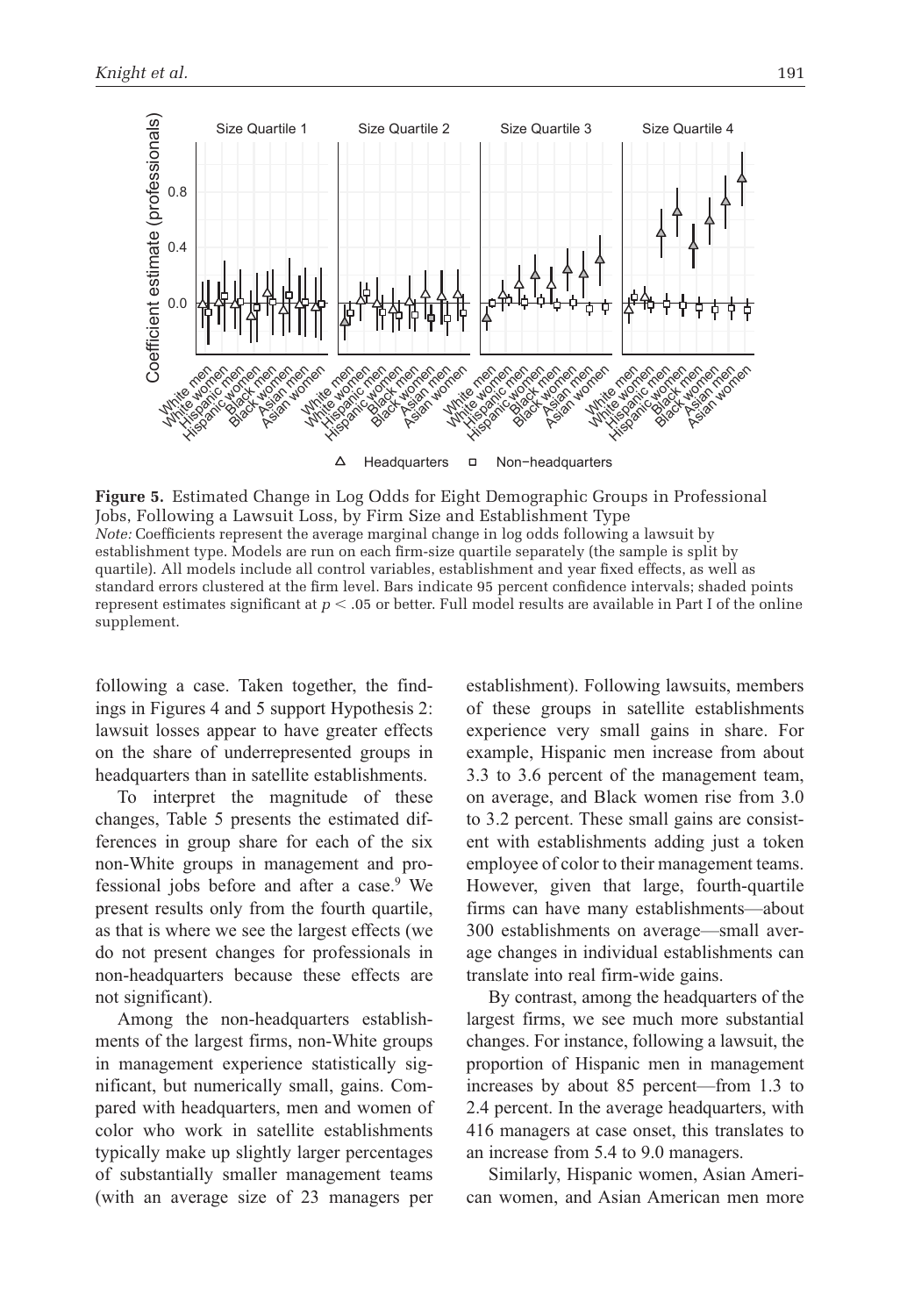|                                                                             | Group after<br>Predicted<br>Number<br>Lawsuit<br>from  |                  |            |                                                  | 0.0          | 10.1             | $10.1\,$                                        | 5.6            | 11.6               | 7.1                                       |               |                                                       | 9.4          | 12.6             | 18.8                                                 | $11.0$         | 24.9               | 20.4        |  |  |  |
|-----------------------------------------------------------------------------|--------------------------------------------------------|------------------|------------|--------------------------------------------------|--------------|------------------|-------------------------------------------------|----------------|--------------------|-------------------------------------------|---------------|-------------------------------------------------------|--------------|------------------|------------------------------------------------------|----------------|--------------------|-------------|--|--|--|
|                                                                             | Number<br>Lawsuit<br>before<br>Group<br>from           | Headquarters     |            |                                                  | 5.4          | 7.5              | 5.0                                             | 2.9            | 7.5                | 2.9                                       |               |                                                       | 5.7          | 8.6              | 9.4                                                  | 5.7            | 14.3               | 8.6         |  |  |  |
|                                                                             | Proportion<br>Change in<br>Percent                     |                  | Management |                                                  | 85%          | $50\%$           | 125%                                            | 114%           | 72%                | 171%                                      |               |                                                       | 64%          | 48%              | 100%                                                 | 93%            | 74%                | 138%        |  |  |  |
|                                                                             | after Lawsuit<br>Proportion<br>Predicted               |                  |            | (Average number of managers before lawsuit: 416) | 2.4          | 2.7              | 2.7                                             | 1.5            | 3.1                | 0.1                                       |               | (Average number of professionals before lawsuit: 466) | 2.3          | 3.1              | 4.6                                                  | 2.7            | 6.1                | 5.0         |  |  |  |
| Proportion in Management and Professional Jobs in Largest Quartile of Firms | Proportion<br>Lawsuit<br>before                        |                  |            |                                                  | 1.3          | 1.8              | 1.2                                             | Ŋ.             | 1.8                | r.                                        |               |                                                       | 1.4          | 2.1              | 2.3                                                  | 1.4            | $3.\overline{5}$   | 2.1         |  |  |  |
|                                                                             | Group after<br>Predicted<br>Number<br>Lawsuit<br>from  |                  |            |                                                  | 83           | 99               | .24                                             | .37            | .70                | .13                                       | Professionals |                                                       |              |                  |                                                      |                |                    |             |  |  |  |
|                                                                             | Number<br>Lawsuit<br>before<br>Group<br>from           |                  |            |                                                  | .76          | 94               | .23                                             | 37             | .69                | .13                                       |               |                                                       |              |                  |                                                      |                |                    |             |  |  |  |
|                                                                             | Proportion<br>Change in<br>Percent                     | Non-headquarters |            |                                                  |              |                  | (Average number of managers before lawsuit: 23) | $9\%$          | $10\%$             | $10\%$                                    | $6\%$         | 7%                                                    | 3%           |                  | (Average number of professionals before lawsuit: 50) |                |                    |             |  |  |  |
|                                                                             | Proportion Proportion<br>Predicted<br>Lawsuit<br>after |                  |            |                                                  |              |                  |                                                 |                |                    | 3.6<br>4.5<br>1.1<br>$1.7\,$<br>3.2<br>9. |               |                                                       |              |                  |                                                      |                |                    |             |  |  |  |
|                                                                             | Lawsuit<br>before                                      |                  |            |                                                  | 3.3          | $\frac{1}{4}$    | $\frac{0}{1}$                                   | 1.6            | 3.0                | $\frac{8}{2}$                             |               |                                                       | 2.0          | 2.5              | $\overline{2.0}$                                     |                | 3.6                | 2.3         |  |  |  |
| Table 5. Predicted Change in Group                                          |                                                        |                  |            |                                                  | Hispanic Men | <b>Black Men</b> | Asian Men                                       | Hispanic Women | <b>Black Women</b> | Asian Women                               |               |                                                       | Hispanic Men | <b>Black Men</b> | Asian Men                                            | Hispanic Women | <b>Black Women</b> | Asian Women |  |  |  |

Note: Predicted proportions are calculated based on coefficient estimates from quartile-four firms presented in Figures 4 and 5. *Note:* Predicted proportions are calculated based on coefficient estimates from quartile-four firms presented in Figures 4 and 5.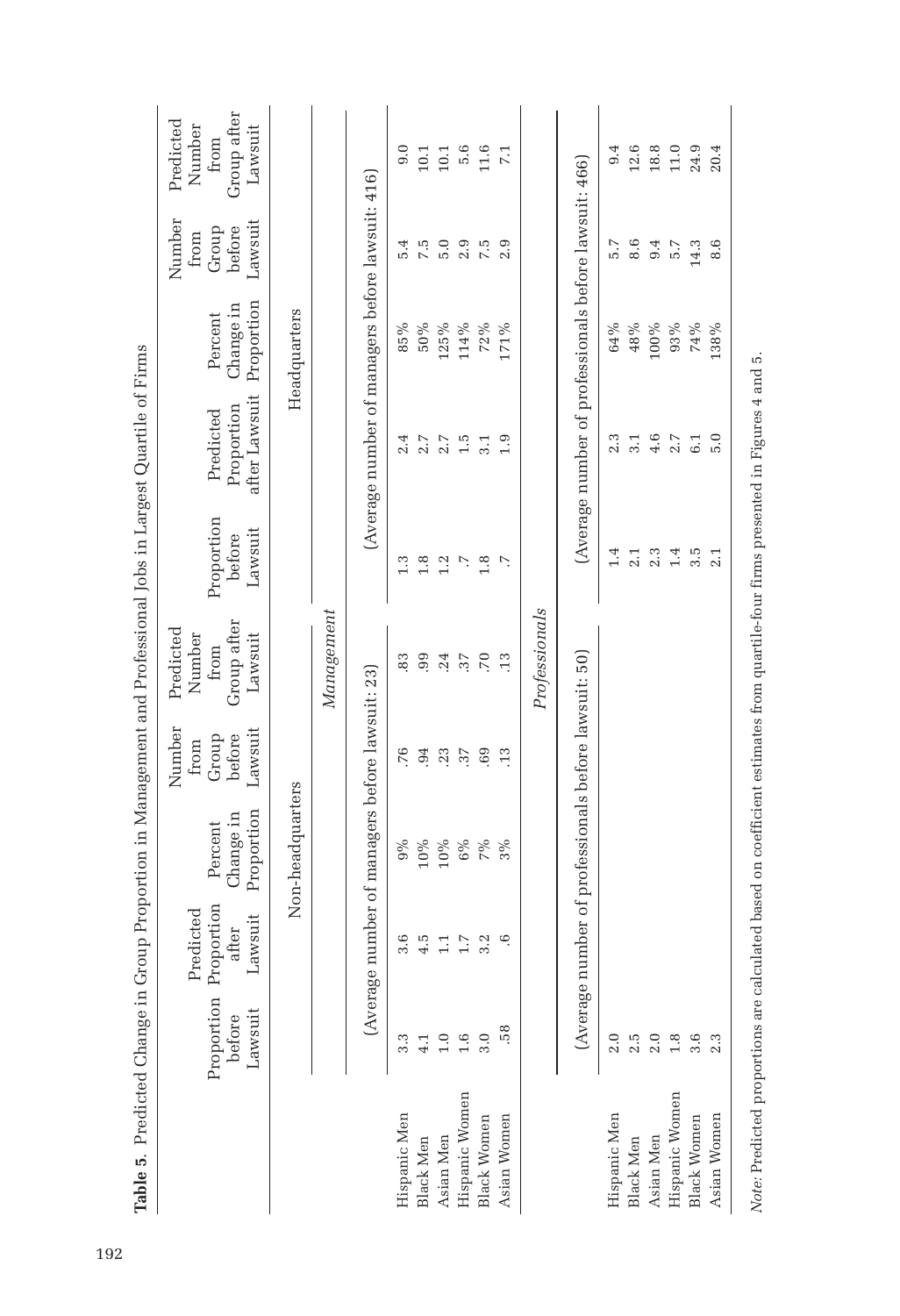than double their share in management. At the same time, there are important group-based differences in estimated gains, with Black women and Black men experiencing smaller increases compared with other groups. We observe similar patterns of change for professionals in headquarters. Together, these analyses suggest that large, significant changes to firm demography occur mainly in the headquarters of the largest firms.

# **Robustness Tests**

To increase our confidence in the results, we conducted several analyses that examine additional sources of effect heterogeneity. We focus here on how effects differ by the basis of the alleged discrimination that led to the case and by the type of case settlement. Because the strongest effects were found among the largest set of firms—the fourth quartile—we focus our robustness analyses on those models.

## *Basis of Discrimination*

First, we break down the analysis of lawsuits by the type of allegation, distinguishing race discrimination lawsuits from sex discrimination lawsuits. Thus far, our analyses pooled all lawsuit losses, irrespective of discrimination allegation (race, sex, ethnicity, religion, age, or disability), which may lead us to underestimate the (positive or negative) effects of cases addressing a particular type of discrimination. For instance, sex discrimination cases may affect women but not men, and race discrimination cases may affect people of color but not White women. Because most of the cases in our sample are for sex or race discrimination, this robustness analysis focuses on the effects of these two kinds of allegations.

Figure 6 presents results from models for sex discrimination cases and race discrimination cases in the largest quartile of firms. In these models, we break down cases by lawsuit basis: race, sex, and other (a small category that includes age, religion, and so on). Importantly, lawsuits can have more than one basis, so a given case could be coded as both a sex and a race discrimination case. Full results are available in the online supplement, Table J1.

For simplicity, we look at sex cases brought by women and race cases brought by Black plaintiffs, which are the vast majority of these cases. As Figure 6 demonstrates, headquarters experience similar increases in diversity in management following a lawsuit loss, irrespective of whether the case is based on race or sex discrimination allegations. That is, sex cases brought by female plaintiffs are followed by increases in the share of White women, as well as women and men of color. Similarly, race cases brought by Black plaintiffs are followed by increases in the share of Black, Hispanic, and Asian American managers, as well as White women.

Among non-headquarters, results are markedly different. Here, increases in the share of all non-White groups are significant in sex cases but not in race cases, and White women see no gains regardless of the type of allegation. These results suggest that while the type of allegation does not appear to matter in the headquarters of very large firms, it does matter in these firms' other establishments. In non-headquarters, sex cases, but not race cases, appear to lead to modest increases in managerial diversity.

### *Settlement Features*

Second, we examine the possibility that lawsuits' effects are dependent on the type of settlement. To examine this, we look at differences in settlement requirements among the largest set of firms. Among firms in the fourth quartile, most settlements required either monetary or injunctive relief. Out of 172 cases, 116 required monetary relief and 112 were required to enact policy changes, with the majority of cases requiring both. Only 48 cases did not require either monetary relief or policy changes. These include settlements for which we know there was no relief or where the docket does not describe specific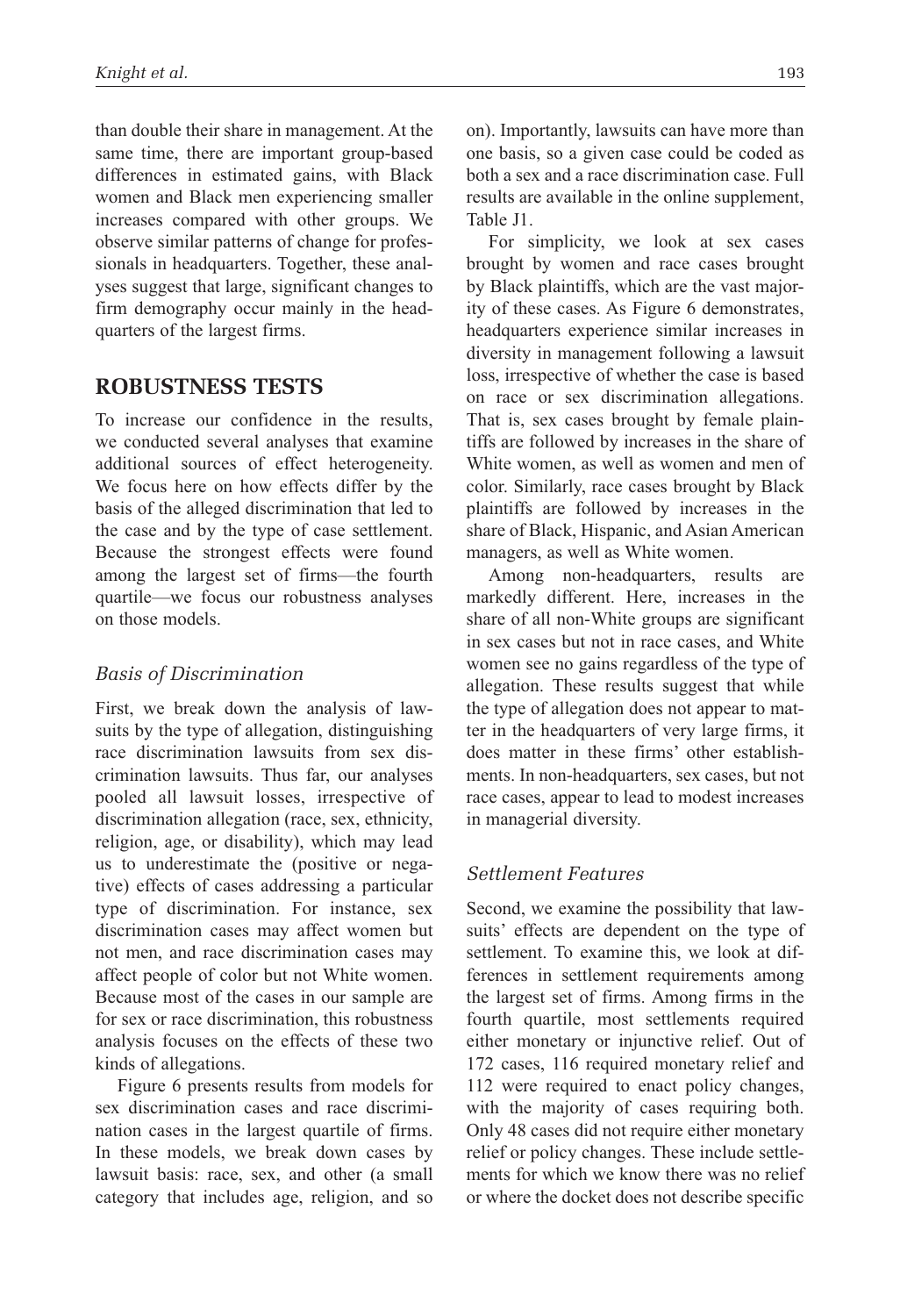

**Figure 6.** Estimated Change in Log Odds for Eight Demographic Groups in Management, Following a Lawsuit Loss, by Alleged Type of Discrimination *Note:* Model is estimated on the largest set of firms (fourth quartile) and includes an interaction between type of alleged discrimination (sex or race) and establishment type. All models include standard errors clustered at the firm level. Bars indicate 95 percent confidence intervals; shaded points represent estimates significant at *p* < .05 or better. Full model results are available in Part J of the online supplement.

relief, leading us to suspect there was neither monetary nor policy relief. Thus, these estimates should be interpreted with caution, because they are based on a small sample of cases. Nevertheless, they do provide some evidence of how firm responses may vary by settlement features.

Figure 7 presents results from a model that includes two separate indicators for lawsuit onset: lawsuit losses that require monetary relief or policy changes and those that require neither form of relief. As with previous models, we interact the onset of a lawsuit with establishment type (full model results are reported in the online supplement, Table K1).

Figure 7 demonstrates that, in headquarters, cases have a similar effect regardless of settlement features. By contrast, in non-headquarter establishments, there is some evidence of sensitivity to settlement type. Here, cases with monetary relief or policy changes are followed by significant increases in the representation of people of color, though we see evidence of declines for White women.

By contrast, following lawsuits without such relief, we see no evidence of increases in the share of employees of color; only White women see increases in share. While these estimates are based on a small sample, the coefficients for changes in the share of employees of color following lawsuits without relief are near zero, providing some evidence that the small positive effects we observed in non-headquarters establishments are more likely to occur when the case resolution requires a firm to pay monetary damages or implement policy changes.

# **Discussion and Conclusions**

Research on the efficacy of antidiscrimination lawsuits has thus far yielded mixed results. On the one hand, quantitative, organizational analyses of firm demography largely demonstrate that litigation can increase workforce diversity. On the other hand, research on employee experiences—much of it qualitative—shows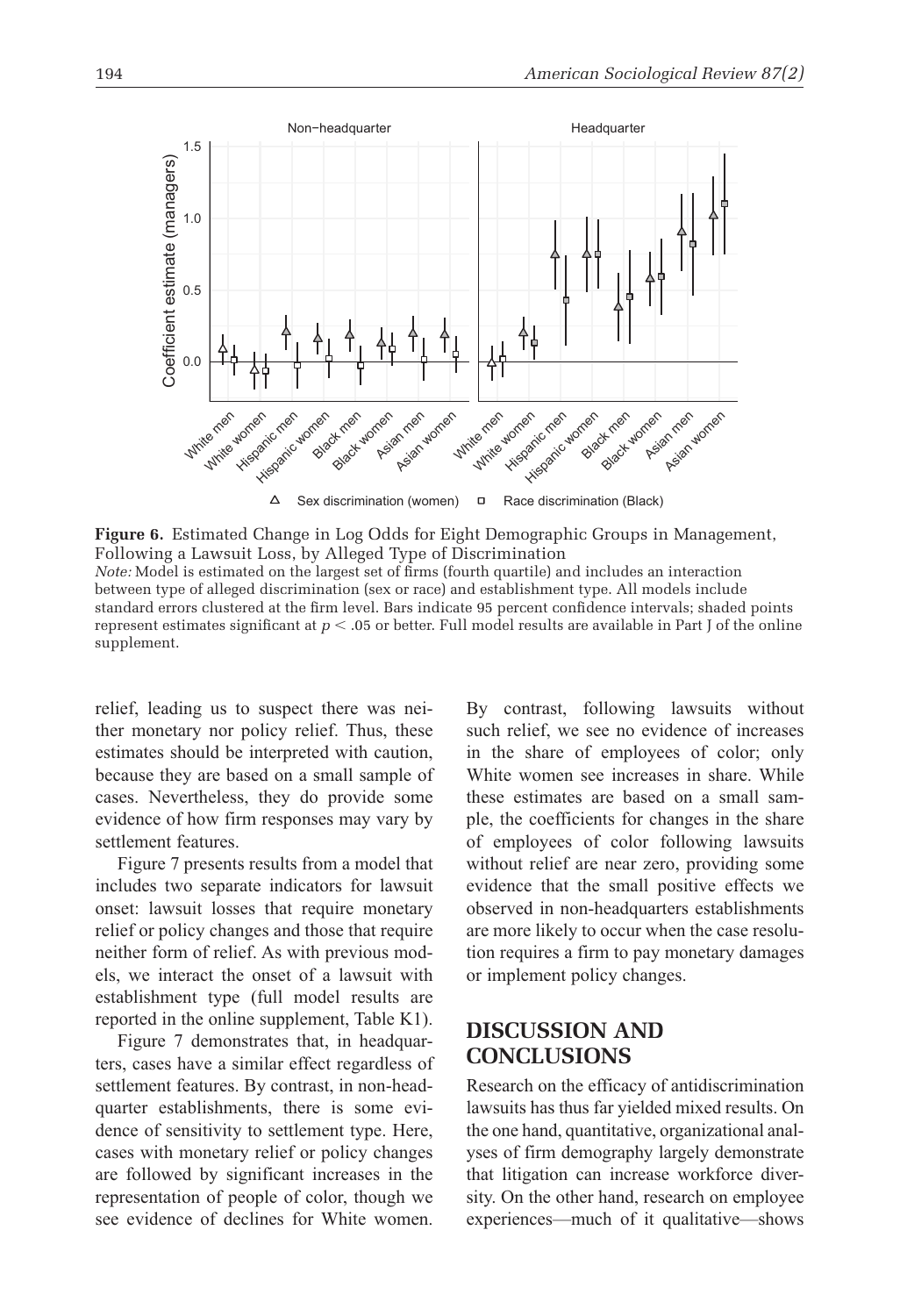

**Figure 7.** Estimated Change in Log Odds for Eight Demographic Groups in Management, Following Lawsuit Losses, by Settlement Requirements *Note:* Coefficients represent the average marginal change in log odds following a lawsuit. Model is estimated on the largest set of firms (fourth quartile) and includes an interaction between settlement requirements (monetary relief/policy change or no such relief) and establishment type. Bars indicate 95 percent confidence intervals; shaded points represent estimates significant at *p* < .05 or better. Full model results are available in Part K of the online supplement.

how antidiscrimination lawsuits can trigger resistance among firm leaders, leading management to dismiss the seriousness of the allegations and, in certain cases, even retaliate against complainants. In this article, we suggest we can reconcile these disparate findings by investigating how organizational visibility shapes where we expect to witness resistance to increased diversity and where we expect to see change. Drawing on theories of reactance and group threat, we argue that lawsuit losses are likely to trigger resistance because managers may perceive them as encroachments that threaten their managerial prerogative. We also draw on institutional theory to hypothesize that organizations may seek to overcome resistance under conditions of high visibility. We argue that because pressure faced by large, high-profile firms is so different from that faced by small firms, we do not expect lawsuits to exert a uniform influence across organizations.

Our results largely support our theory. In line with the rich evidence from studies of antidiscrimination law, we find that in the majority of establishments, lawsuits do not generate positive results. Instead, we find that gains in managerial diversity are isolated to only the largest firms following lawsuit losses and, among these firms, accrue mostly in headquarters. In additional analyses, we also find that this general pattern of results wherein the positive effects of lawsuits are largely concentrated in headquarters of the largest firms—are not dependent on whether the plaintiff charged sex or race discrimination, or on whether the case ended with monetary relief or required policy changes. By contrast, the small increases we observe in satellite establishments stem mainly from suits claiming sex discrimination and from resolutions requiring monetary relief or policy changes. Organizations with different degrees of visibility, we find, react to lawsuit losses in markedly different ways.

Our findings have implications for three separate literatures. First, our findings have implications for institutional theories of legal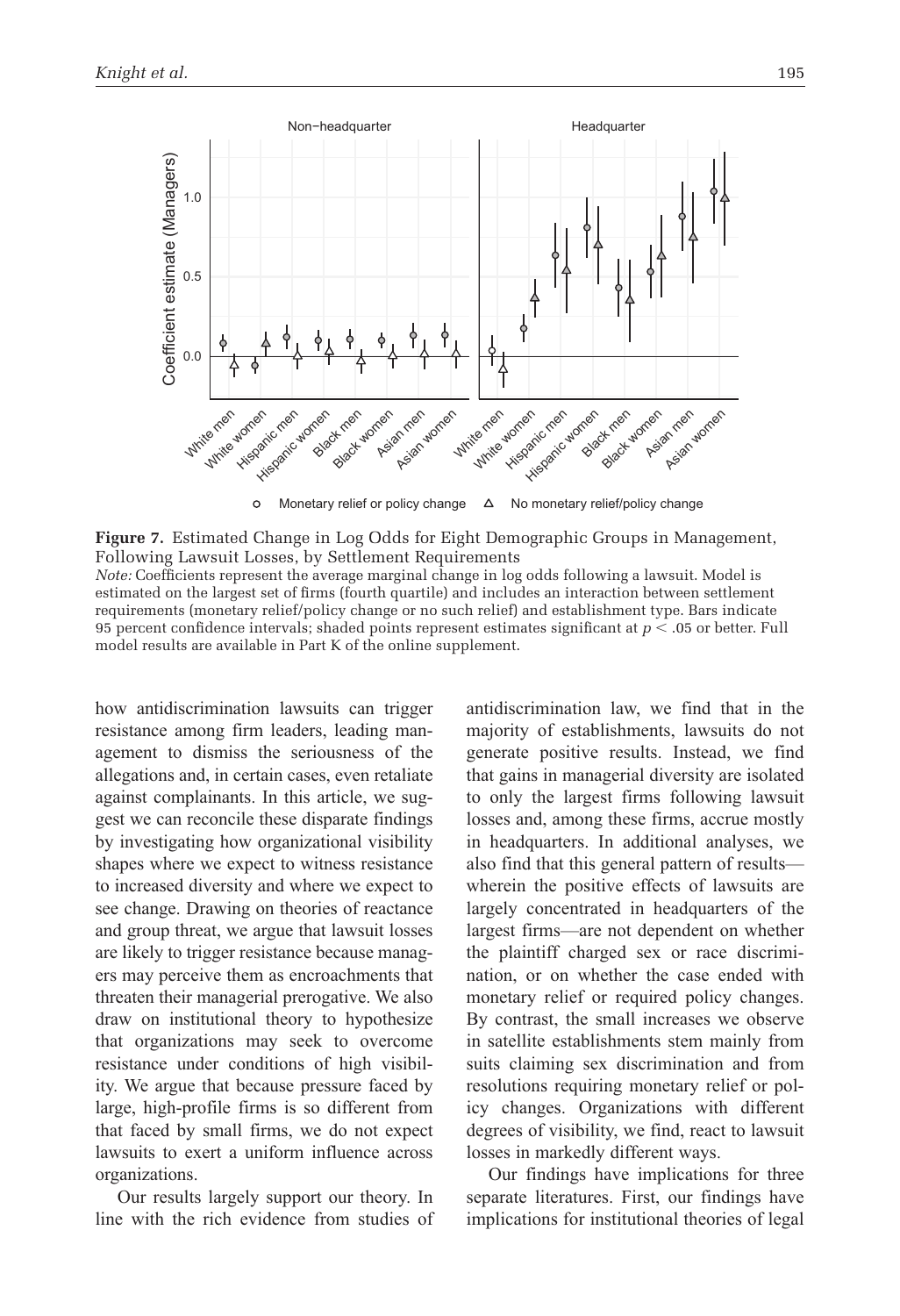regulation, which have long held that a firm's response to regulation depends on pressures from its political, legal, regulatory, and market environments. Here, our results suggest these pressures may be more salient in some kinds of firms and establishments than in others. The headquarters of large, visible firms seem to respond to litigation, but small firms and less visible establishments may fly under the radar, effectively evading regulatory pressure. This result is distressing given that the vast majority of firms have fewer than 1,000 employees, and half of private-sector workers are employed at small firms. In investigating responses to institutional pressures, we must be sensitive to such differential firm and establishment effects.

Second, our findings about firm-level heterogeneity fit into a broader literature on between-firm inequality and stratified workplaces (e.g., Autor et al. 2017; Cobb and Lin 2017; Cobb and Stevens 2017; Tomaskovic-Devey et al. 2020; Wilmers 2018). Wage inequality is lesser in large firms than in small firms, particularly when there are many employees of the firm in a state, suggesting large firms are more susceptible to internal pressure for equity and wage compression (Cobb and Stevens 2017). Furthermore, sociologists and economists are turning their attention to how income inequality is largely the result of *between-firm* rather than *within-firm* differences—with the largest and most profitable firms driving the growing wage gap. Our findings provide a regulatory angle on such between-firm heterogeneity. If lawsuits produce disparate organizational changes across different kinds of organizations, then antidiscrimination law may act as a mechanism through which between-organization gender and racial inequality is reproduced. We show it is primarily White women and people of color in the headquarters of the largest firms that see positive gains following lawsuits; their peers employed elsewhere either experience no gains or suffer from backlash. These findings suggest the regulatory enforcement system contributes to between-firm inequality. Large, high-profile firms are often the subject of public scrutiny following discrimination

lawsuits, but smaller, inconspicuous firms also merit increased attention.

Finally, our findings address the question of how to foster large-scale organizational change. Our main result—that only the largest firms and the most visible locations within them change following lawsuits—attest to the strong role of visibility, and the social accountability it creates, in promoting organizational change. Our additional analyses suggest that in the most visible locations (i.e., large firms' headquarters), increases in diversity are observed regardless of whether the settlement terms require the company to pay monetary damages or change their policies. Punishment seems to be less effective than the social accountability engendered by visibility (see also Hirsh and Cha 2018). Additional research is required to examine differences in visibility within size strata. For instance, among large firms, prestigious companies may be more visible to external audiences than their less esteemed peers (McDonnell and King 2018). And among smaller and medium-sized firms, well-known, local establishments or customer-facing companies may enjoy more visibility than firms of similar size with weaker reputations or smaller customer bases. Furthermore, firms can create visibility voluntarily. Steps taken by large employers to publish data on their workforce composition, largely in response to pressure from Black Lives Matter and other social movements, may be effective in promulgating change because they create social accountability.

Our study has a number of limitations that warrant consideration, and that also open avenues for future research. First, our findings are limited to instances in which plaintiffs obtain some form of relief, either through settlements, consent decrees, or court judgments. Yet, as we noted earlier, among employees who initially file a claim against their employer, the percentage who manage to reach this relatively positive outcome is vanishingly small. Due to the features of our sample, we are unable to systematically examine whether lawsuits would produce positive outcomes in large firms under different litigation outcomes, particularly those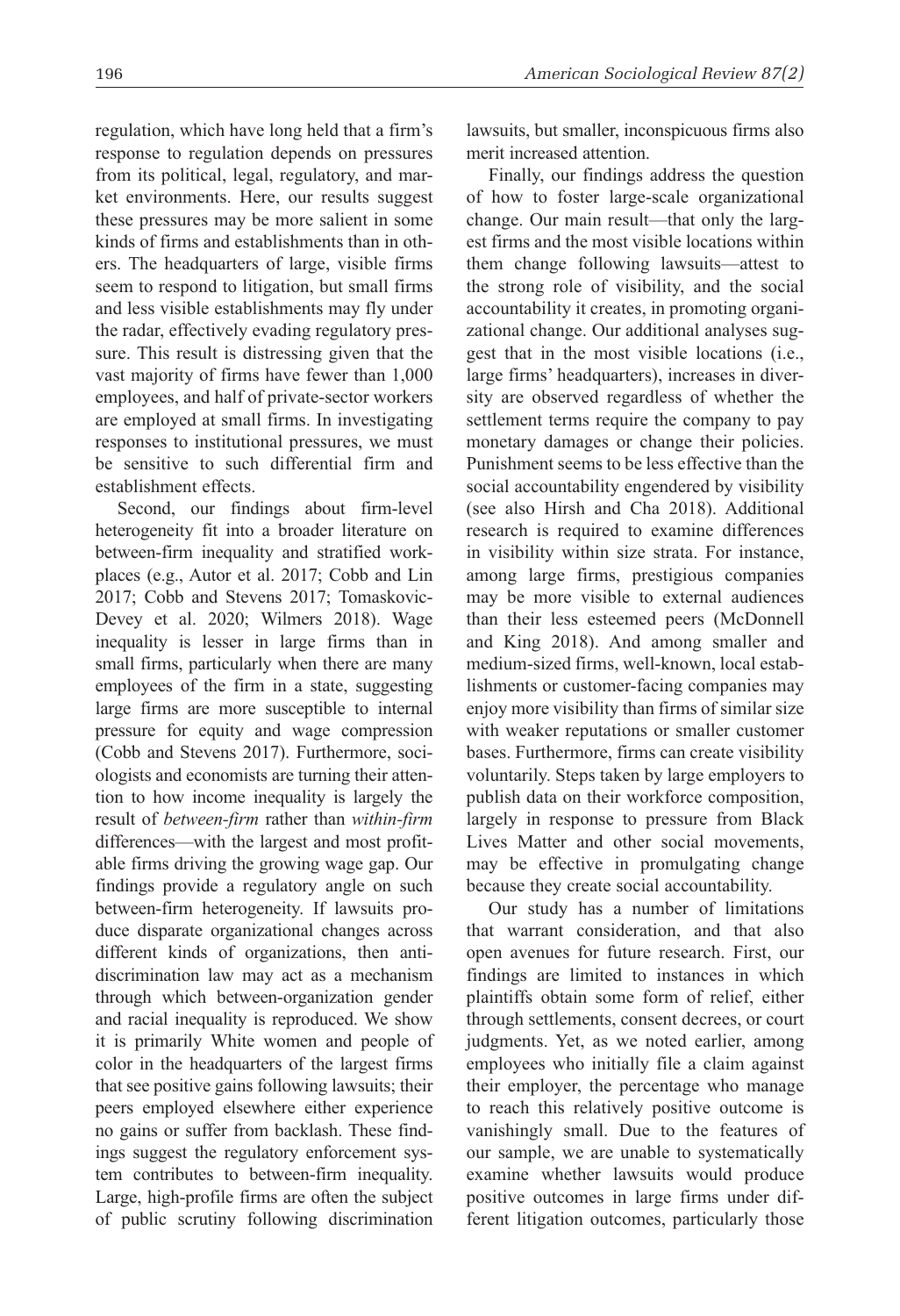in which plaintiffs lose. Further research is necessary to better untangle the scope conditions of the patterns observed here.

In summary, our analysis illustrates the variable efficacy of litigation. In an economy characterized by growing between-firm inequality, with the returns to working for a large firm increasing, attention to between-firm heterogeneity in litigation effects is essential. Our analysis demonstrates that an unfortunate consequence of focusing research and EEOC litigation on cases that have the highest stakes, and that sit most prominently in the public eye, is to perhaps provide an overly sanguine picture of the effects of litigation. In demonstrating that the effects of litigation are contingent on firm visibility, our findings reveal the need for increased scholarly attention to the role of small businesses in shaping the consequences of antidiscrimination law.

### **Acknowledgments**

For valuable feedback and guidance, we would like to thank Maria Abascal, Laura Adler, Siwei Cheng, Tristin Green, David MacDonald, Daniel Schrage, and the *ASR* reviewers and editors. We also thank Pauline Kim, Andrew Martin, and Margo Schlanger for making the EEOC Litigation Database available and for answering our questions about it. Finally, we thank Sakura Huang, Claire Jackan, Rachael Stein, and Amira Weeks for excellent research assistance.

### **Funding**

This project was generously supported by the U.S.- Israel Binational Science Foundation (Grant number 2014205).

### **ORCID iDs**

Carly Knight  $\Box$  https://orcid.org/0000-0002-3985-6186 Alexandra Kalev **D** https://orcid.org/0000-0003-4684-6872

#### **Notes**

- 1. For example, federal statutes such as the Regulatory Flexibility Act and Small Business Regulatory Enforcement Fairness Act of 1996 require exceptions or reduced standards for businesses under a certain size.
- 2. There is some evidence that larger, more visible firms may receive more severe penalties from

cases resulting in jury trials. McDonnell and King (2018:62) examine a set of very large firms and find that prestigious firms are less likely to be sued, but once they are found guilty, they have more severe financial penalties.

- 3. We have a much smaller sample of cases where the plaintiff obtained no relief, compared to the population of antidiscrimination lawsuits. Separate analyses on this smaller set of cases suggest a broadly similar pattern, but with weaker effects for women and minority groups. Yet, data limitations preclude drawing robust inferences from this small sample. These analyses are available from the authors by request.
- 4. Our results are robust to the choice of level of analysis. We present establishment-level results here because they provide more conservative estimates for small firms (results available from the authors by request).
- 5. For management models, this meant dropping 99 firms (79 firms in which any demographic group experienced unusual demographic changes and an additional 20 firms with high volatility). For professional models, this involved dropping 96 firms (72 firms in which any demographic group experienced unusual demographic changes and an additional 24 firms with high volatility).
- 6. Where the proportion of a group in management or professional jobs was 0 (where log is not defined) or 1 (where odds are not defined), we substituted 1/ (2*N*) for 0 or  $(1 - (1/2*N*))$  for 1, where *N* represents the total number of managers or professionals in the firm (Reskin and McBrier 2000). Results are robust to other substitutions (see Figure C1 in the online supplement).
- 7. As Giesselmann and Schmidt-Catran (2020) describe, in a fixed-effect regression model, one can test for effect heterogeneity by estimating an interaction where one variable has intra-unit variation (lawsuit) and one variable does not (headquarter status). Here, the coefficient of the interaction estimates how the within-unit effect varies according to between-unit characteristics.
- 8. This pattern, wherein positive effects for managers are limited to the largest quartile, is robust to dividing the sample in different ways, including estimating firm size as a continuous variable or splitting the sample based on firm-size terciles or firm-size quintiles. Results are available from the authors upon request.
- 9. We follow Petersen (1985) and calculate the change in demographic group share *P* in response to a lawsuit loss with coefficient *B* as

*P*

$$
\Delta P = \frac{\exp(P_1)}{1 + \exp(P_1)} - \frac{\exp(P_0)}{1 + \exp(P_0)},
$$
 where  $P_0$  is the

log odds of the initial group proportion and  $P_1$  is the logit of the initial group proportion plus the coefficient *B*.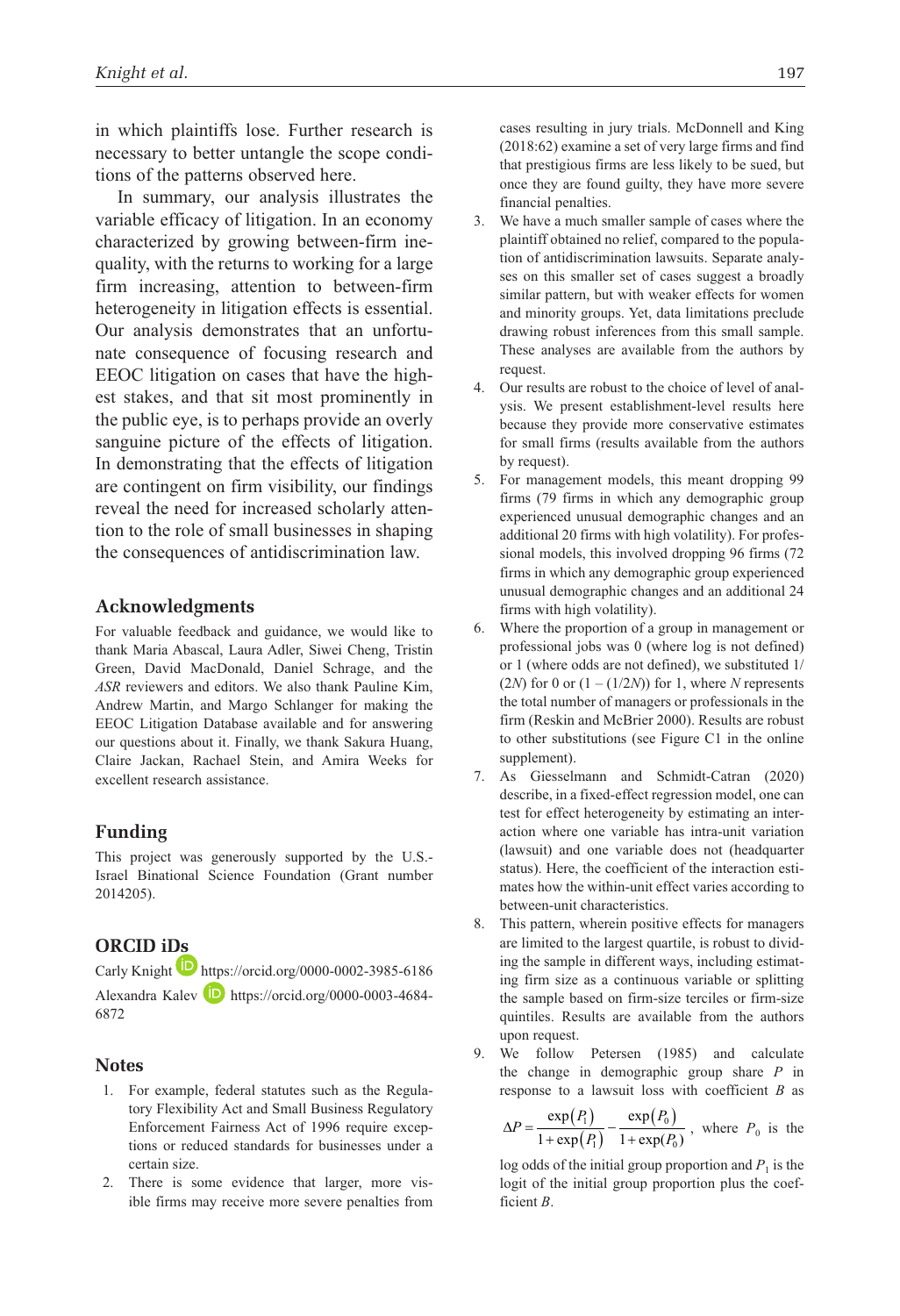### **References**

- Anderson, Bernard E. 1996. "The Ebb and Flow of Enforcing Executive Order 11246." *The American Economic Review* 86(2):298–301.
- Autor, David, David Dorn, Lawrence F. Katz, Christina Patterson, and John Van Reenen. 2017. "Concentrating on the Fall of the Labor Share." *American Economic Review* 107(5):180–85.
- Baron, James N., Brian S. Mittman, and Andrew E. Newman. 1991. "Targets of Opportunity: Organizational and Environmental Determinants of Gender Integration within the California Civil Services, 1976–1985." *American Journal of Sociology* 96(6):1362–401.
- Bartley, Tim, and Curtis Child. 2014. "Shaming the Corporation: The Social Production of Targets and the Anti-Sweatshop Movement." *American Sociological Review* 79(4):653–79.
- Berrey, Ellen, Robert L. Nelson, and Laura B. Nielsen. 2017. *Rights on Trial: How Workplace Discrimination Law Perpetuates Inequality*. Chicago: University of Chicago Press.
- Blalock, Hubert M. 1967. *Toward a Theory of Minority-Group Relations*. New York: Wiley.
- Blumrosen, Alfred W. 1993. *Modern Law: The Law Transmission System and Equal Employment Opportunity*. Madison: University of Wisconsin Press.
- Bradford, Steven C. 2004. "Does Size Matter? An Economic Analysis of Small Business Exemptions from Regulation." *Journal of Small and Emerging Business Law* 8:1–37.
- Brehm, Sharon S., and Jack W. Brehm. 1981. *Psychological Reactance: A Theory of Freedom and Control*. New York: Academic Press.
- Brock, William A., and David Sparks Evans. 1986. *The Economics of Small Businesses: Their Role and Regulation in the US Economy*. New York: Holmes & Meier.
- Carroll, Craig E., and Maxwell McCombs. 2003. "Agenda-Setting Effects of Business News on the Public's Images and Opinions about Major Corporations." *Corporate Reputation Review* 6:36–46.
- Castilla, Emilio J. 2011. "Bringing Managers Back In: Managerial Influences on Workplace Inequality." *American Sociological Review* 76(5):667–94.
- Chandler, Alfred D. 1977. *The Visible Hand: The Managerial Revolution in American Business*. Cambridge, MA: Belknap.
- Cobb, Adam J., and Ken-Hou Lin. 2017. "Growing Apart: The Declining Firm-Size Wage Premium and its Inequality Consequences." *Organization Science* 28(3):429–46.
- Cobb, Adam J., and Flannery G. Stevens. 2017. "These Unequal States: Corporate Organization and Income Inequality within the United States." *Administrative Science Quarterly* 62(2):304–40.
- Cohen, Lisa E., Joseph P. Broschak, and Heather A. Haveman. 1998. "And Then There Were More? The Effect of Organizational Sex Composition on the

Hiring and Promotion of Managers." *American Sociological Review* 63(5):711–27.

- Cohen, Philip N., and Matt L. Huffman. 2007. "Working for the Woman? Female Managers and the Gender Wage Gap." *American Sociological Review* 72(5):681–704.
- Dobbin, Frank, and Erin L. Kelly. 2007. "How to Stop Harassment: Professional Construction of Legal Compliance in Organizations." *American Journal of Sociology* 112(4):1203–43.
- Dobbin, Frank, Soohan Kim, and Alexandra Kalev. 2011. "You Can't Always Get What You Need: Organizational Determinants of Diversity Programs." *American Sociological Review* 76(3):386–411.
- Dobbin, Frank, and John R. Sutton. 1998. "The Strength of a Weak State: The Rights Revolution and the Rise of Human Resources Management Divisions." *American Journal of Sociology* 104(2):441–76.
- Dobbin, Frank, John R. Sutton, John W. Meyer, and Richard Scott. 1993. "Equal Opportunity Law and the Construction of Internal Labor Markets." *American Journal of Sociology* 99(2):396–427.
- Edelman, Lauren B. 1990. "Legal Environments and Organizational Governance: The Expansion of Due Process in the American Workplace." *American Journal of Sociology* 95(6):1401-40.
- Edelman, Lauren B. 1992. "Legal Ambiguity and Symbolic Structures: Organizational Mediation of Civil Rights Law." *American Journal of Sociology* 97(6):1531–76.
- Edelman, Lauren B. 2016. *Working Law: Courts, Corporations, and Symbolic Civil Rights*. Chicago: University of Chicago Press.
- Edelman, Lauren B., Christopher Uggen, and Howard S. Erlanger. 1999. "The Endogeneity of Legal Regulation: Grievance Procedures as Rational Myth." *American Journal of Sociology* 105(2):406–54.
- EEOC. 1991. *The Civil Rights Act of 1991 (Title 1: Damages in Cases of Intentional Discrimination)* (https:// www.eeoc.gov/statutes/civil-rights-act-1991).
- EEOC. 2018. "EEOC Releases Fiscal Year 2018 Enforcement and Litigation Data" (https://www.eeoc.gov/ eeoc/newsroom/release/4-10-19.cfm).
- EEOC. 2020a. "Do the Federal Employment Discrimination Laws Enforced by EEOC Apply to My Business?" (https://www.eeoc.gov/employers/smallbusiness/1-do-federal-employment-discriminationlaws-enforced-eeoc-apply-my).
- EEOC. 2020b. "EEO-1 Component 1 Job Classification Guide" [\(https://eeocdata.org/pdfs/EEO-1%20Com](https://eeocdata.org/pdfs/EEO-1%20Component%201%20Job%20Classification%20Guide.pdf)[ponent%201%20Job%20Classification%20Guide.](https://eeocdata.org/pdfs/EEO-1%20Component%201%20Job%20Classification%20Guide.pdf) [pdf\)](https://eeocdata.org/pdfs/EEO-1%20Component%201%20Job%20Classification%20Guide.pdf).
- Elfakhani, Said, and Tarek Zaher. 1998. "Differential Information Hypothesis, Firm Neglect and the Small Firm Size Effect." *Journal of Financial and Strategic Decisions* 11(2):29–40.
- Fombrun, Charles, and Mark Shanley. 1990. "What's in a Name? Reputation Building and Corporate Strategy." *Academy of Management Journal* 33(2):233–58.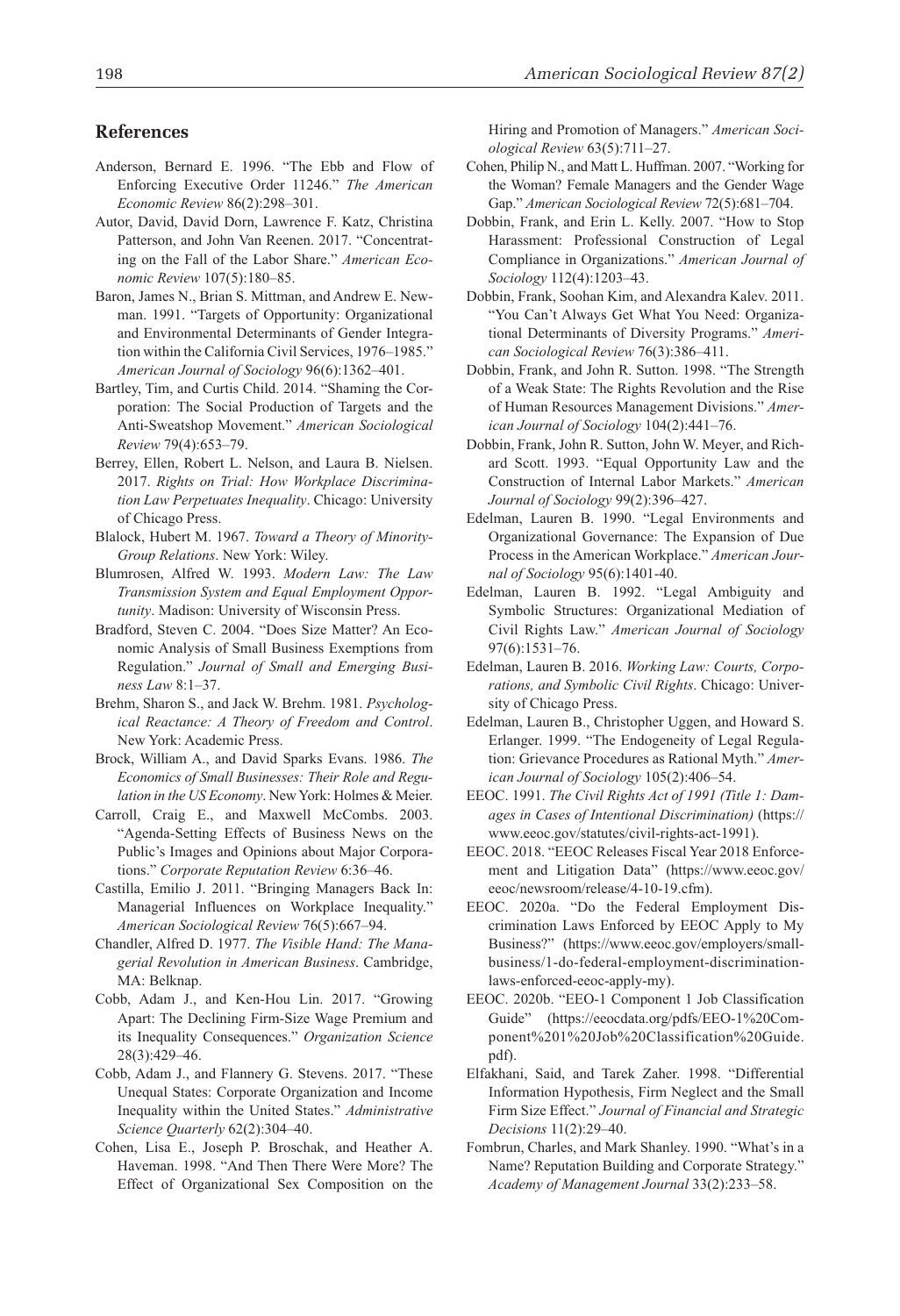- Fox, John. 1997. *Applied Regression Analysis, Linear Models, and Related Methods*. Thousand Oaks, CA: Sage Publications.
- George, Yuself, Kim Ira, Liz Kneebone, and Kavya Vaghul. 2020. "Breaking the Silence on Racial Injustice Is the First Step. The Next Is Disclosing Workforce Demographics." Just Capital (https://justcapital .com/news/breaking-the-silence-on-racial-injusticeis-the-first-step-the-next-is-disclosing-workforcedemographics/).
- Giesselmann, Marco, and Alexander W. Schmidt-Catran. 2020. "Interactions in Fixed Effects Regression Models." *Sociological Methods & Research* (https://doi .org/10.1177/0049124120914934).
- Gouldner, Alvin W. 1954. *Patterns of Industrial Democracy: A Case Study of Modern Factory Administration*. New York: Free Press.
- Graham, Hugh Davis. 1990. *The Civil Rights Era: Origins and Development of National Policy 1960–1972*. New York: Oxford University Press.
- Grant, Don, Mary Nell Trautner, Liam Downey, and Lisa Thiebaud. 2010. "Bringing the Polluters Back In: Environmental Inequality and the Organization of Chemical Production." *American Sociological Review* 75(4):479–504.
- Grant, Don, Mary Nell Trautner, and Andrew W. Jones. 2004. "Do Facilities with Distant Headquarters Pollute More? How Civic Engagement Conditions the Environmental Performance of Absentee Managed Plants." *Social Forces* 83(1):189–214.
- Green, Tristin. 2016. *Discrimination Laundering: The Rise of Organizational Innocence and the Crisis of Equal Opportunity Law*. Cambridge, UK: Cambridge University Press
- Gupta, Abhinav, and Forrest Briscoe. 2020. "Organizational Political Ideology and Corporate Openness to Social Activism." *Administrative Science Quarterly* 65(2):524–63.
- Hegewisch, Ariane, Cynthia H. Deitch, and Evelyn F. Murphy. 2011. "Ending Sex and Race Discrimination in the Workplace: Legal Interventions That Push the Envelope." Washington, DC: Institute for Women's Policy Research.
- Helland, Eric. 2006. "Reputational Penalties and the Merits of Class-Action Securities Litigation." *The Journal of Law and Economics* 49(2):365–95.
- Herman, Alexis M., M. Anthony Burns, Gilbert F. Casellas, Edmund D. Cooke Jr., Marjorie Fine Knowles, Bill Lann Lee, and René A. Redwood. 2006. *Fifth Annual Report of the Coca-Cola Task Force. U.S. District Court, Northern District of Virginia, Case No. 1-98-CV-3679*.
- Hirsh, Elizabeth, and Youngjoo Cha. 2016. "Mandating Change." *ILR Review* 70(1):42–72.
- Hirsh, Elizabeth, and Youngjoo Cha. 2018. "For Law and Markets: Employment Discrimination Lawsuits, Market Performance, and Managerial Diversity." *American Journal of Sociology* 123(4):1117–60.
- Hodson, Randy. 1991. "Workplace Behaviors: Good Soldiers, Smooth Operators, and Saboteurs." *Work and Occupations* 18(3):271–90.
- Hodson, Randy. 1996. "Dignity in the Workplace under Participative Management: Alienation and Freedom Revisited." *American Sociological Review* 61(5): 719–38.
- Jackson, Gregory, Stephen Brammer, Jonathan M. Karpoff, Donald Lange, Anastasiya Zavyalova, Brooke Harrington, Frank Partnoy, Brayden G King, and David L. Deephouse. 2014. "Grey Areas: Irresponsible Corporations and Reputational Dynamics." *Socio-Economic Review* 12(1):153–218.
- James, Erika Hayes, and Lynn Perry Wooten. 2006. "Diversity Crises: How Firms Manage Discrimination Lawsuits." *Academy of Management Journal* 49(6):1103–18.
- Kalev, Alexandra, and Frank Dobbin. 2006. "Enforcement of Civil Rights Law in Private Workplaces: The Effects of Compliance Reviews and Lawsuits over Time." *Law & Social Inquiry* 31(4):855–903.
- Kalev, Alexandra, Frank Dobbin, and Erin Kelly. 2006. "Best Practices or Best Guesses? Assessing the Efficacy of Corporate Affirmative Action and Diversity Policies." *American Sociological Review* 71(4): 589–617.
- Karim, Khondkar E., Robert Pinsker, and Ashok Robin. 2013. "Firm Size and the Voluntary Disclosure of Nonfinancial Information by Private versus Public Firm Managers." *Managerial Auditing Journal* 28(9):866–92.
- Karpoff, Jonathan M. 2012. "Does Reputation Work to Discipline Corporate Misconduct?" Pp. 361–82 in *The Oxford Handbook of Corporate Reputation*, edited by M. Barnett and T. Pollock. Oxford, UK: Oxford University Press.
- Kawakami, Kerry, John F. Dovidio, and Simone van Kamp. 2007. "The Impact of Counterstereotypic Training and Related Correction Processes on the Application of Stereotypes." *Group Processes & Intergroup Relations* 10(2):139–56.
- Kim, Pauline T., Margo Schlanger, and Andrew D. Martin. 2013. "EEOC Litigation Project." Washington University in St. Louis, MO (http://eeoclitigation .wustl.edu).
- King, Brayden G. 2011. "The Tactical Disruptiveness of Social Movements." *Social Problems* 58(4):491–517.
- King, Brayden G, and Mary-Hunter McDonnell. 2012. "Good Firms, Good Targets: The Relationship between Corporate Social Responsibility, Reputation, and Activist Targeting." In *Corporate Social Responsibility in a Globalizing World: Toward Effective Global CSR Frameworks*, edited by K. Tsutsui and A. Lim (https://ssrn.com/abstract=2079227).
- Konrad, Alison M., and Frank Linnehan. 1995. "Formalized HRM Structures: Coordinating Equal Employment Opportunity or Concealing Organizational Practices?" *Academy of Management Journal* 38(3):787–820.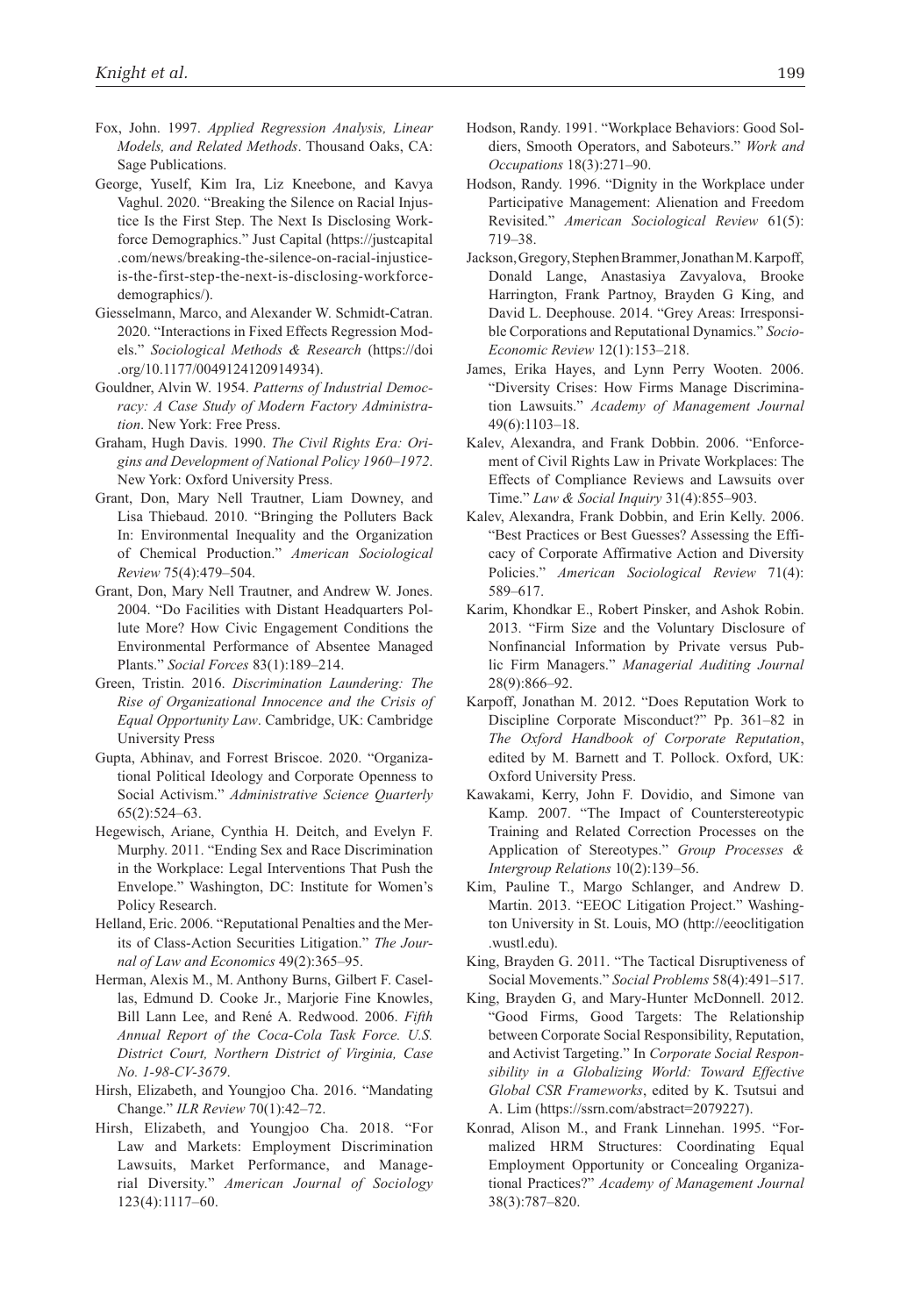- Leonard, Jonathan S. 1990. "The Impact of Affirmative Action Regulation and Equal Employment Opportunity Law on Black Employment." *The Journal of Economic Perspectives* 4(4):47–63.
- Livingston, Robert W., Ashleigh S. Rosette, and Ella F. Washington. 2012. "Can an Agentic Black Woman Get Ahead? The Impact of Race and Interpersonal Dominance on Perceptions of Female Leaders." *Psychological Science* 23(4):354–58.
- McDonnell, Mary-Hunter, and Brayden G King. 2018. "Order in the Court: How Firm Status and Reputation Shape the Outcomes of Employment Discrimination Suits." *American Sociological Review* 83(1):61–87.
- McLaughlin, Heather, Christopher Uggen, and Amy Blackstone. 2017. "The Economic and Career Effects of Sexual Harassment on Working Women." *Gender & Society* 31(3):333–58.
- Morgan, Stephen L., and Christopher Winship. 2007. *Counterfactuals and Causal Inference*. Cambridge, UK: Cambridge University Press.
- Mun, Eunmi, and Jiwook Jung. 2018. "Change above the Glass Ceiling: Corporate Social Responsibility and Gender Diversity in Japanese Firms." *Administrative Science Quarterly* 63(2):409–40.
- Nielsen, Laura B., and Aaron Beim. 2004. "Media Misrepresentation: Title VII, Print Media, and Public Perceptions of Discrimination Litigation." *Stanford Law & Policy Review* 15:237–66.
- Osterman, Paul. 1995. "Work/Family Programs and the Employment Relationship." *Administrative Science Quarterly* 40(4):681–700.
- Petersen, Trond. 1985. "A Comment on Presenting Results from Logit and Probit Models." *American Sociological Review* 50(1):130–31.
- Pierce, Richard J., Jr. 1998. "Small Is Not Beautiful: The Case Against Special Regulatory Treatment of Small Firms." *Administrative Law Review* 50(3):537–78.
- Reskin, Barbara F., and Debra B. McBrier. 2000. "Why Not Ascription? Organizations' Employment of Male and Female Managers." *American Sociological Review* 65(2):210–33.
- Reskin, Barbara F., and Patricia Roos. 1990. *Job Queues, Gender Queues: Explaining Women's Inroads into Male Occupations*. Philadelphia, PA: Temple University Press.
- Ridgeway, Cecilia L., and Tamar Kricheli-Katz. 2013. "Intersecting Cultural Beliefs in Social Relations: Gender, Race, and Class Binds and Freedoms." *Gender & Society* 27(3):294–318.
- Roscigno, Vincent J. 2007. *The Face of Discrimination: How Race and Gender Impact Work and Home Lives*. Lanham, MD: Rowman & Littlefield Publishers.
- Schlanger, Margo, and Pauline Kim. 2014. "The Equal Employment Opportunity Commission and Structural Reform of the American Workplace." *Washington University Law Review* 91:1519–90.
- Silvia, Paul J. 2005. "Deflecting Reactance: The Role of Similarity in Increasing Compliance and Reducing Resistance." *Basic and Applied Social Psychology* 27(3):277–84.
- Skaggs, Sheryl. 2008. "Producing Change or Bagging Opportunity? The Effects of Discrimination Litigation on Women in Supermarket Management." *American Journal of Sociology* 113(4):1148–82.
- Skaggs, Sheryl. 2009. "Legal-Political Pressures and African American Access to Managerial Jobs." *American Sociological Review* 74(2):225–44.
- Stainback, Kevin, and Donald Tomaskovic-Devey. 2012. *Documenting Desegregation: Racial and Gender Segregation in Private Sector Employment since the Civil Rights Act*. New York: Russell Sage Foundation.
- Tomaskovic-Devey, Donald, Jeffrey Leiter, and Shealy Thompson. 1994. "Organizational Survey Nonresponse." *Administrative Science Quarterly* 39(3): 439–57.
- Tomaskovic-Devey, Donald, Anthony Rainey, Dustin Avent-Holt, Nina Bandelj, István Boza, David Cort, Olivier Godechot, et al. 2020. "Rising Between-Workplace Inequalities in High-Income Countries." *Proceedings of the National Academy of Sciences* 117(17):9277–83.
- Tsui, Anne. 1990. "A Multiple-Constituency Model of Effectiveness: An Empirical Examination at the Human Resource Subunit Level." *Administrative Science Quarterly* 35(3):458–83.
- U.S. Bureau of Labor Statistics (BLS). 2020. "National Business Employment Dynamics Data by Firm Size Class" (https://www.bls.gov/web/cewbd/table\_f.txt).
- Wezel, Filippo Carlo, and Martin Ruef. 2017. "Agents with Principles: The Control of Labor in the Dutch East India Company, 1700 to 1796." *American Sociological Review* 82(5):1009–36.
- Williamson, Thomas S., Jr., John J. Gibbons, Jeffalyn Johnson, Allen J. Krowe, Mari J. Matsuda, Luis G. Nogales, and James M. Rosser. 2002. *Fifth Annual Report of the Texaco Task Force on Equality and Fairness. U.S. District Court, Southern District of New York, Dkt. No. M-10-469*.
- Wilmers, Nathan. 2018. "Wage Stagnation and Buyer Power: How Buyer-Supplier Relations Affect U.S. Workers' Wages, 1978 to 2014." *American Sociological Review* 83(2):213–42.
- Wooten, Lynn P., and Erika H. James. 2004. "When Firms Fail to Learn." *Journal of Management Inquiry* 13(1):23–33.

**Carly Knight** is an Assistant Professor of Sociology at New York University. She is an economic sociologist with interest in organizations, law, culture, and markets. Her current research includes a large-scale project on the history of corporate personhood. Additional projects use quantitative and computational analysis to examine how organizations and individuals navigate market transitions.

**Frank Dobbin** is Henry Ford II Professor of the Social Sciences, and Chair of the Department of Sociology, at Harvard. He holds a BA from Oberlin College and a PhD from Stanford University. His *Inventing Equal Opportunity* (Princeton University Press, 2009) won the